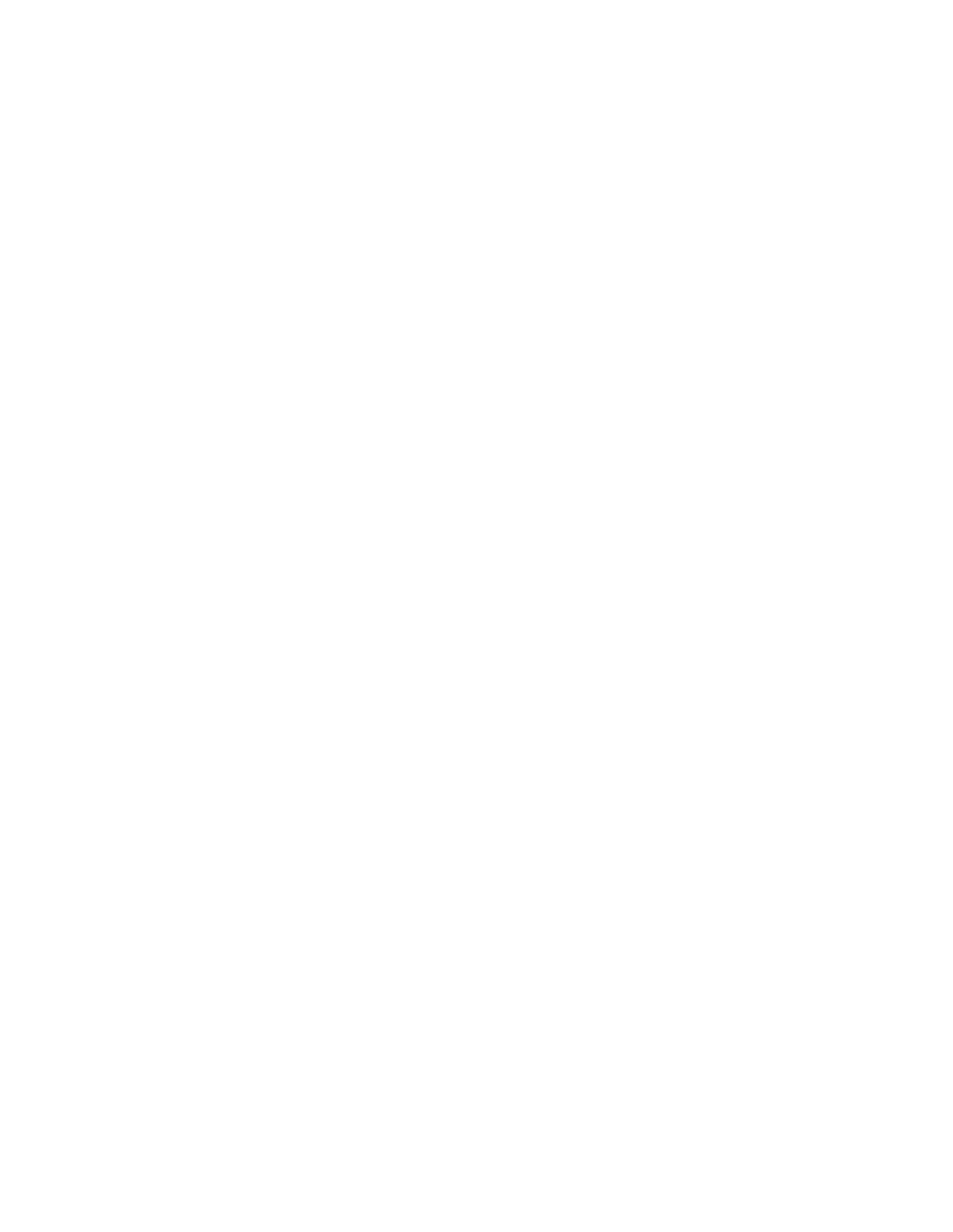# $g\mathrm{CL} \mathrm{U} \mathrm{TO:}$  A graphical interface to clustering algorithms and visualizations

Matt Rasmussen

May 25, 2004

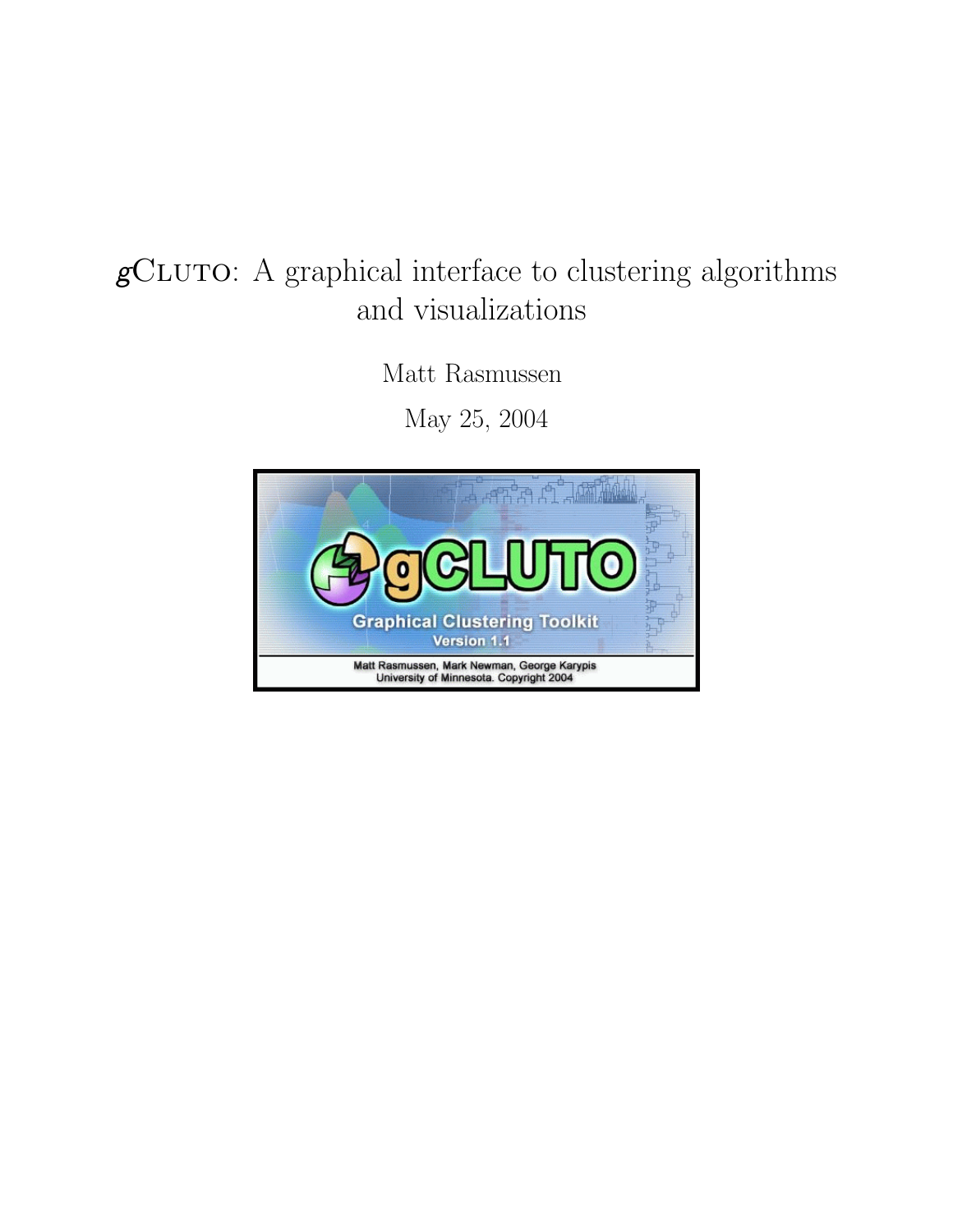I would like to give special thanks to Professor George Karypis for his guidance and support for this project and my education in general.

Development of  $g$ CLUTO has been funded by the Army High Performance Computing Research Center and National Science Foundation.

I would also like to give credit to Mark Newman for his role in the early development of  $g$ CLUTO.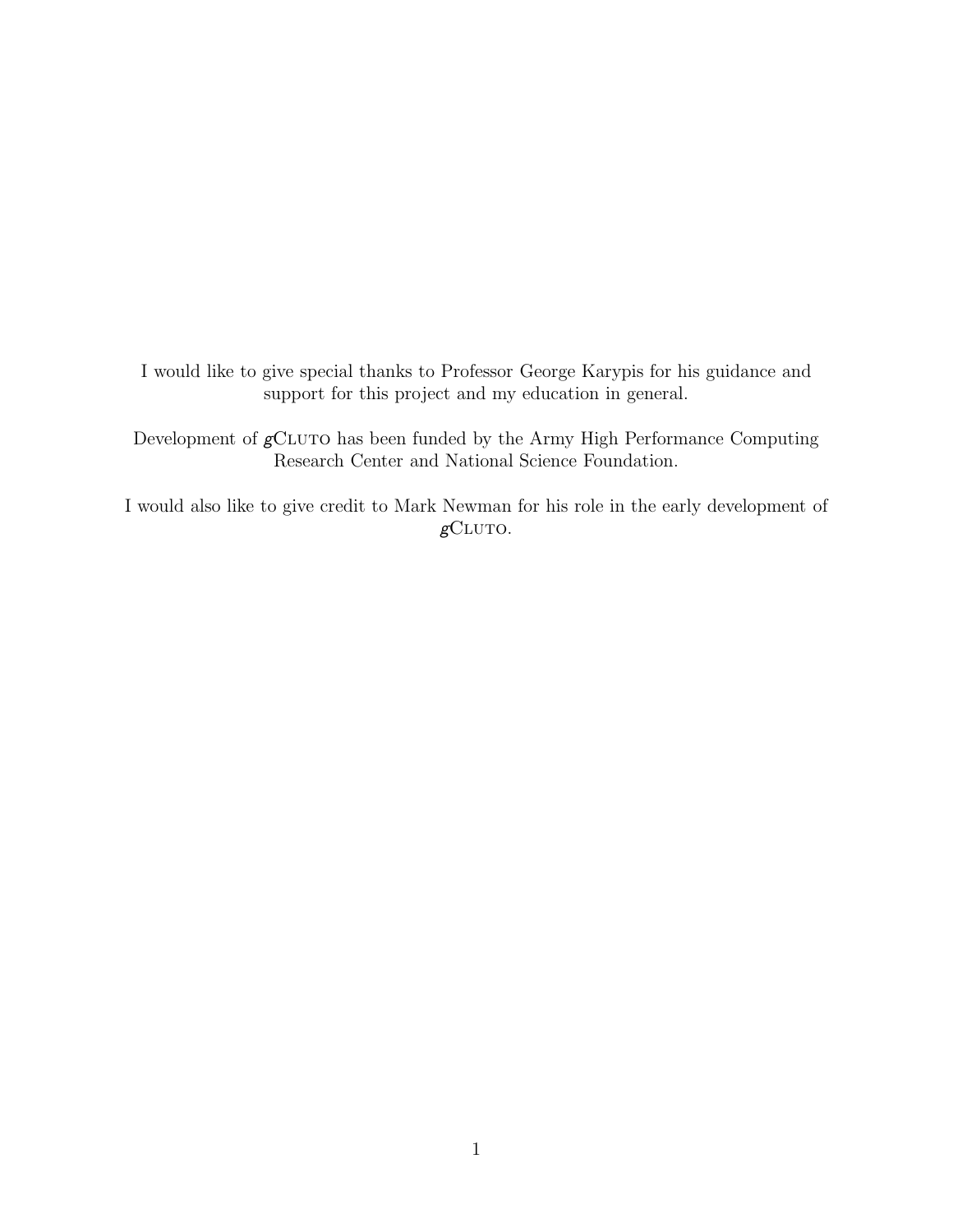# **Contents**

| $\mathbf{1}$   |     | 3<br>Introduction                                                                                 |  |  |  |  |  |  |  |  |  |  |  |  |
|----------------|-----|---------------------------------------------------------------------------------------------------|--|--|--|--|--|--|--|--|--|--|--|--|
|                | 1.1 | 3                                                                                                 |  |  |  |  |  |  |  |  |  |  |  |  |
| $\mathbf{2}$   |     | $\overline{5}$<br><b>Clustering Algorithms</b>                                                    |  |  |  |  |  |  |  |  |  |  |  |  |
|                | 2.1 | $\overline{5}$                                                                                    |  |  |  |  |  |  |  |  |  |  |  |  |
|                | 2.2 | $\overline{6}$                                                                                    |  |  |  |  |  |  |  |  |  |  |  |  |
|                | 2.3 | 6                                                                                                 |  |  |  |  |  |  |  |  |  |  |  |  |
| 3              |     | $\overline{7}$<br>Using $g$ CLUTO                                                                 |  |  |  |  |  |  |  |  |  |  |  |  |
|                | 3.1 | $\overline{7}$                                                                                    |  |  |  |  |  |  |  |  |  |  |  |  |
|                | 3.2 | 8                                                                                                 |  |  |  |  |  |  |  |  |  |  |  |  |
|                | 3.3 | 8                                                                                                 |  |  |  |  |  |  |  |  |  |  |  |  |
|                | 3.4 | 9                                                                                                 |  |  |  |  |  |  |  |  |  |  |  |  |
|                | 3.5 | 11                                                                                                |  |  |  |  |  |  |  |  |  |  |  |  |
|                | 3.6 | 11                                                                                                |  |  |  |  |  |  |  |  |  |  |  |  |
|                |     | 3.6.1<br>11                                                                                       |  |  |  |  |  |  |  |  |  |  |  |  |
|                |     | 13<br>3.6.2                                                                                       |  |  |  |  |  |  |  |  |  |  |  |  |
|                | 3.7 | 14                                                                                                |  |  |  |  |  |  |  |  |  |  |  |  |
|                |     | 14<br>3.7.1                                                                                       |  |  |  |  |  |  |  |  |  |  |  |  |
|                |     | 15<br>3.7.2                                                                                       |  |  |  |  |  |  |  |  |  |  |  |  |
|                |     | 3.7.3<br>16                                                                                       |  |  |  |  |  |  |  |  |  |  |  |  |
|                | 3.8 | 17                                                                                                |  |  |  |  |  |  |  |  |  |  |  |  |
|                |     | 19<br>3.8.1                                                                                       |  |  |  |  |  |  |  |  |  |  |  |  |
|                |     |                                                                                                   |  |  |  |  |  |  |  |  |  |  |  |  |
| $\overline{4}$ |     | <b>Software Design</b><br>20                                                                      |  |  |  |  |  |  |  |  |  |  |  |  |
|                | 4.1 | 20                                                                                                |  |  |  |  |  |  |  |  |  |  |  |  |
|                | 4.2 | 20                                                                                                |  |  |  |  |  |  |  |  |  |  |  |  |
|                | 4.3 | 20                                                                                                |  |  |  |  |  |  |  |  |  |  |  |  |
|                |     | 23<br>4.3.1<br>libgcluto - Base Library $\ldots \ldots \ldots \ldots \ldots \ldots \ldots \ldots$ |  |  |  |  |  |  |  |  |  |  |  |  |
|                |     | 24<br>4.3.2                                                                                       |  |  |  |  |  |  |  |  |  |  |  |  |
|                |     | 4.3.3<br>26                                                                                       |  |  |  |  |  |  |  |  |  |  |  |  |
|                |     | 27<br>4.3.4<br><b>Views</b>                                                                       |  |  |  |  |  |  |  |  |  |  |  |  |
|                |     | 28<br>4.3.5                                                                                       |  |  |  |  |  |  |  |  |  |  |  |  |
|                |     | 4.3.6<br>28                                                                                       |  |  |  |  |  |  |  |  |  |  |  |  |
|                | 4.4 | 29                                                                                                |  |  |  |  |  |  |  |  |  |  |  |  |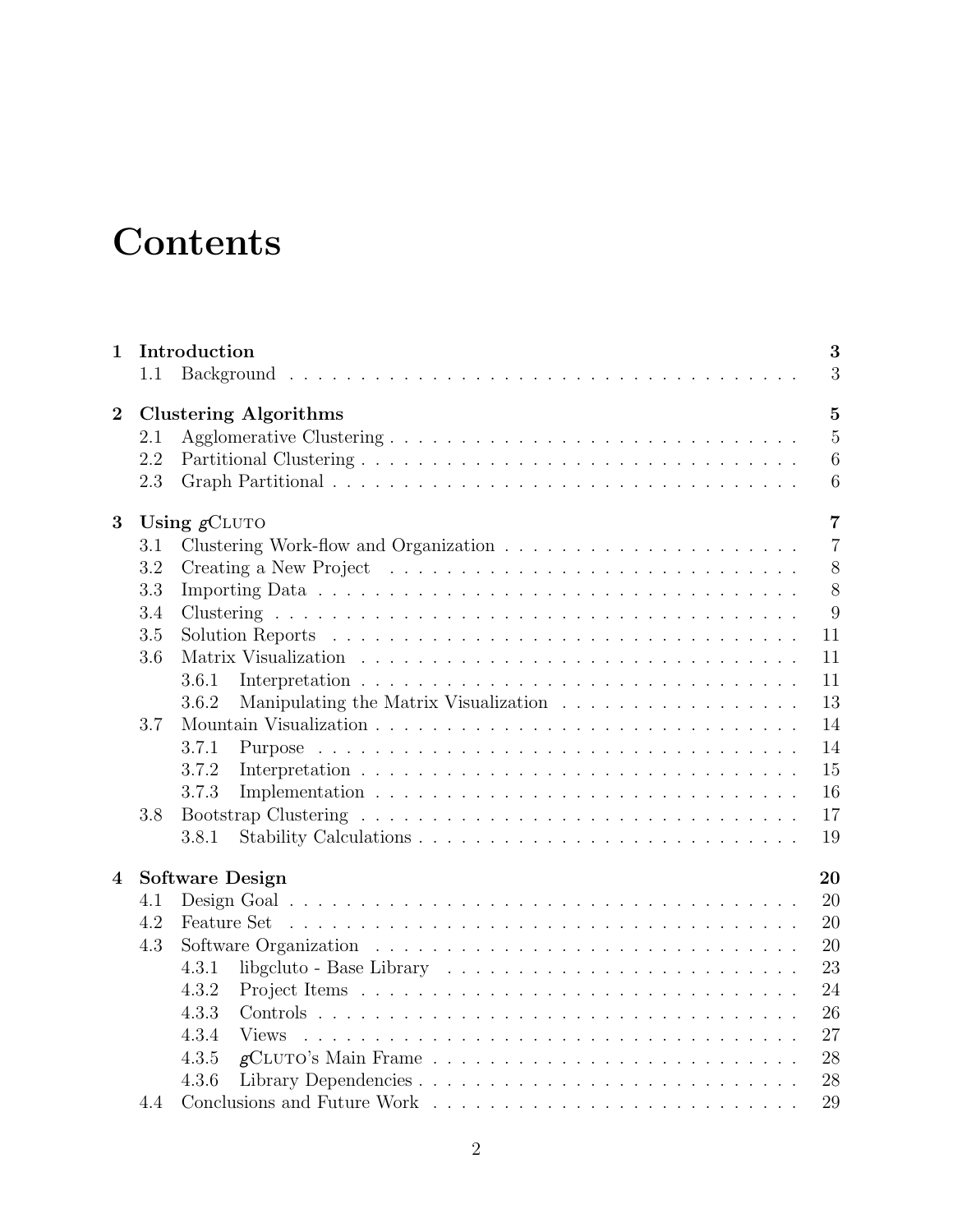# Chapter 1

# Introduction

Due to recent advances in information technology, there has been an enormous growth in the amount of data generated in fields ranging from business to the sciences. This data has the potential to greatly benefit its owners by increasing their understanding of their own work. However, the growing size and complexity of data has introduced new challenges in extracting its meaning. To address these challenges, many data mining techniques have been developed.

One technique in particular, clustering, has been successful in a wide range of applications. Clustering solves the general problem of identifying groups of related objects. Depending on the application, these objects may represent customers, documents, molecules, or genes. The ability to handle such diverse data in a general way has led to the popularity of clustering algorithms.

In this paper, we introduce  $g$ CLUTO, a stand alone clustering software package designed to ease the use of clustering algorithms and their results.  $\epsilon$   $\epsilon$ CLUTO offers improvements over existing tools with features such as an intuitive graphical user interface, interactive visualizations, and mechanisms for comparing multiple clustering solutions. In addition to introducing the tool, the underlining algorithms and design decisions of  $\epsilon$ CLUTO will also be presented.

# 1.1 Background

Identifying groups of related pieces of information is a common task in data mining that can take on many different forms. In a business situation, for example, a company with a customer sales database may want to identify groups of customers who have similar buying habits in order to understand which demographic groups tend to buy their products. For a small database, this task may be done by inspection. However, as the data increases, simple inspection becomes infeasible and a more systematic method is required.

This same problem also occurs in the field of microbiology [4, 8]. With new technologies such as oligonucleotide chips and cDNA microarrays, researchers can now gather genomewide information about individual gene expression levels of an organism under varying conditions. Using this information, researchers can infer which genes are co-regulated or are involved in similar biological roles by identifying genes that share similar expression regula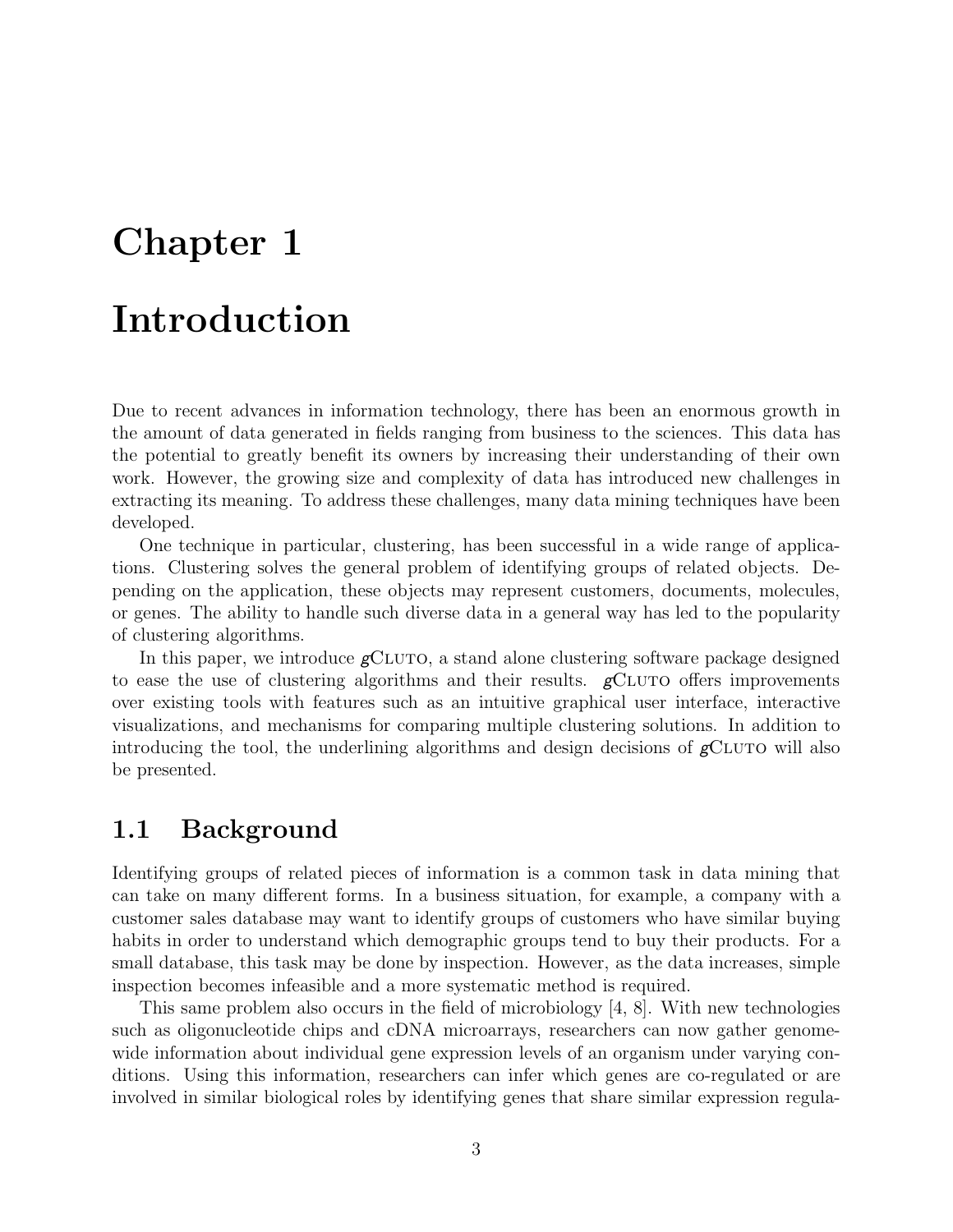tion patterns. However, identifying gene groups in microarray experiments is not a trivial task. In most experiments, the data collected contains measurements regarding several thousand genes under varying conditions numbering in the teens.

Fortunately, both of the examples above can be stated in terms of a clustering problem. Given a set of objects, a clustering algorithm attempts to partition the set into groups called clusters, such that objects of high similarity belong to the same cluster and objects of low similarity belong to different clusters. Clustering has been extensively researched in many scientific disciples and many algorithms have been developed [7, 5, 6]. In addition, several software tools have been developed for a wide variety of applications.

A popular toolset for analyzing microarray data is the CLUSTER and TREEVIEW applications written by Michael Eisen at Stanford University [4]. CLUSTER and TREEVIEW are graphical applications that have been integrated together to provide both clustering and visualization abilities. CLUSTER provides agglomerative and k-means clustering, Self-Organizing Maps, and Principal Component Analysis for selecting prominent features. Data can be prepared for clustering using log transforms and normalization. The TREEVIEW application displays the results of CLUSTER as a colored matrix and a hierarchical tree. TREEVIEW provides a few navigation features such as feature searching and zooming.

 $g$ CLUTO offers an alternative to these tools by providing features that make clustering practical for a wide variety of applications. First,  $g$ CLUTO provides an array of clustering algorithms and options through the use of the CLUTO clustering library  $[5]$ . The CLUTO library provides highly optimized implementations of agglomerative, k-means, and graph clustering, especially in the context of sparse high-dimensional data. Second,  $g$ CLUTO helps the user sort through the algorithm options and resulting data files by providing a intuitive graphical interface. Following the paradigm of most development tools,  $g$ CLUTO uses the concept of a "project" in order to organize the user's various datasets, clustering solutions, and visualizations. Lastly,  $g$ CLUTO provides both standard statistics and unique visualizations for interpreting clustering results. Given the wide range of options and factors that are involved in clustering, the user should carefully analyze their results and compare them with results generated with differing options. Therefore, additional effort has gone into visualizations that can facilitate analysis and comparisons.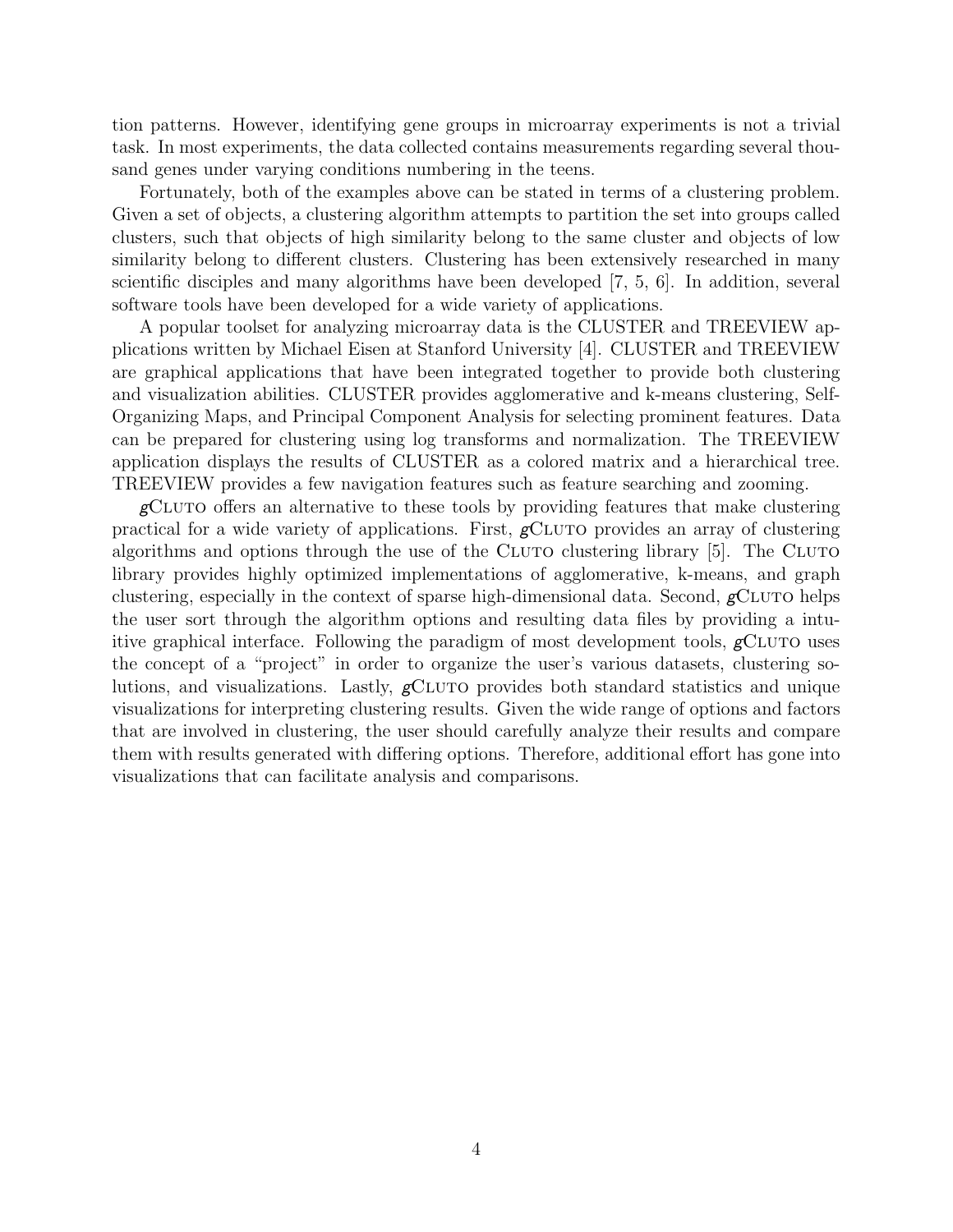# Chapter 2

# Clustering Algorithms

 $g$ CLUTO allows the use of several clustering algorithms by drawing on the algorithms provided by the CLUTO clustering library [5]. CLUTO supports agglomerative, partitional, and graph partitional clustering algorithms, each of which have different advantages and disadvantages. In the following sections, the CLUTO implementation of these algorithms will be explained.

# 2.1 Agglomerative Clustering

The agglomerative algorithm approaches the clustering problem with a bottom-up perspective. The algorithm begins by placing each object in its own cluster. Next, a series of iterations are performed that successively merges pairs of these clusters into larger clusters. The merge order is guided by a *criterion function* that determines the most advantageous merge in each iteration. The algorithm concludes when either all objects have been merged into one cluster or a specified number of clusters is obtained. The merging process is often visualized by a hierarchical tree, where each node represents a cluster formed by a merge of its children.

The criterion function determines the most advantageous merge by considering the similarities between clusters. Three common functions, single-link, complete-link, and group average, attempt to merge clusters that are most similar. Single-link defines the similarity of a pair of clusters as the maximum similarity of any pair of objects from each cluster. Complete-link, on the other hand, uses the minimum similarity found between any pair of objects. Both of these criterion functions tend to lead to poor results because they use too little information by using only one object to represent an entire cluster [12]. The group average criterion function overcomes this limitation by using the average pair-wise similarity of objects from each cluster.

In addition to the common criterion functions, CLUTO also provides several unique functions that approach cluster similarity as an optimization problem [12]. Some of these functions include  $\mathcal{I}_1$ ,  $\mathcal{I}_2$ ,  $\mathcal{E}_1$ ,  $\mathcal{H}_1$ ,  $\mathcal{H}_2$ ,  $\mathcal{G}_1$ , and  $\mathcal{G}_2$ . Functions  $\mathcal{I}_1$  and  $\mathcal{I}_2$  attempt to evaluate a cluster based on its internal statistics, whereas  $\mathcal{E}_1$  focuses on external features such as maximizing the separation between clusters. To simultaneous optimize both internal and external features, one of two hybrid criterion functions,  $\mathcal{H}_1$  and  $\mathcal{H}_2$ , can be used. Lastly,  $\mathcal{G}_1$  and  $\mathcal{G}_2$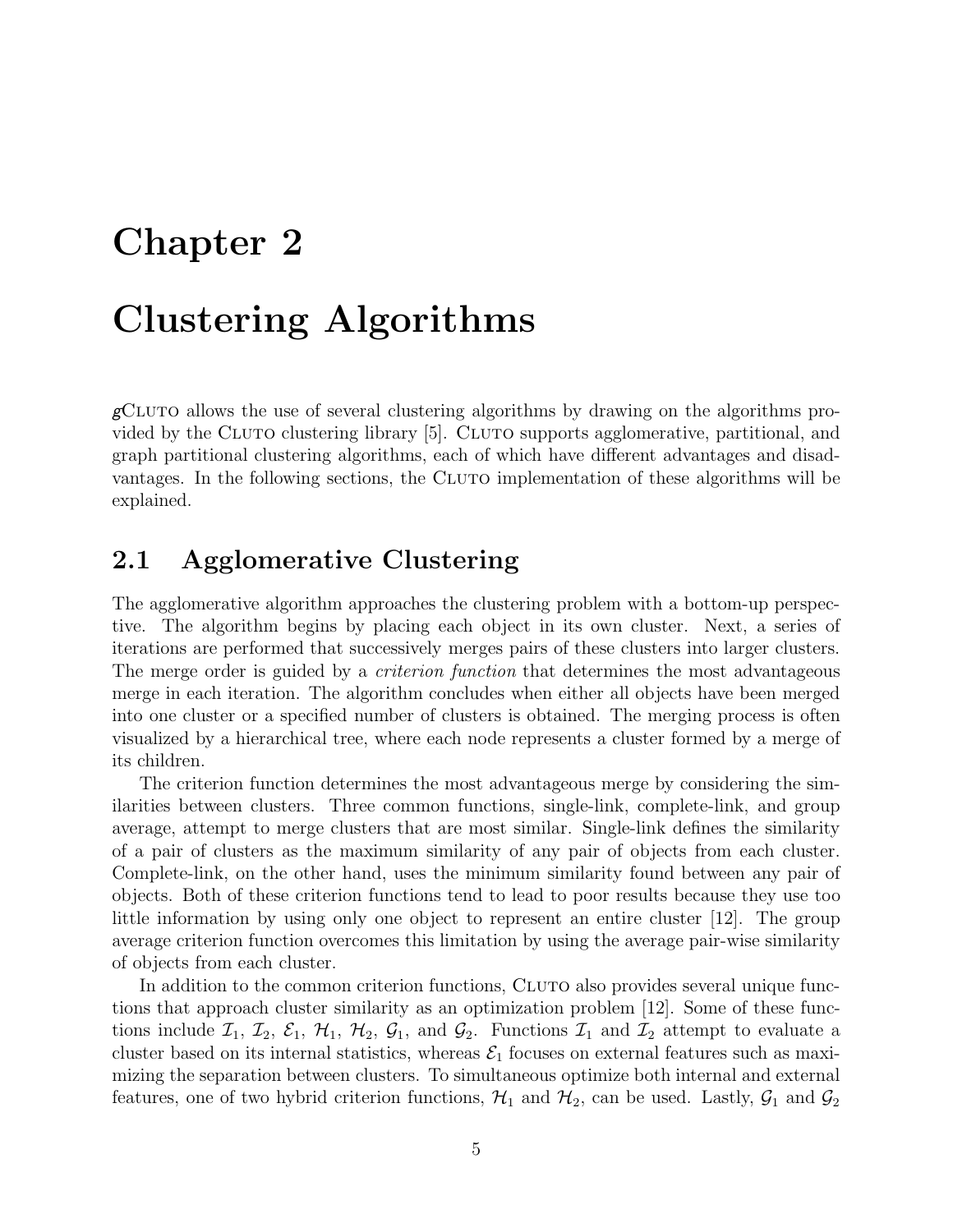perform cluster optimizations that treat the objects as vertices in a similarity graph.

Although the agglomerative algorithm is a very popular method for clustering, it suffers from several disadvantages, such as a tendency to under optimize the criterion function and large space and time requirements. Agglomerative clustering attempts to optimize the criterion function by greedily choosing merges that are locally optimal, however such merges often lead to a final solution that is suboptimal. The merging process also requires similarity measures to be recalculated for each new cluster that is created. This leads to run-times of  $O(n^2 * log(n))$  or  $O(n^3)$  for  $\mathcal{I}_1$  and  $\mathcal{I}_2$  and a space requirement of  $O(n^2)$ .

# 2.2 Partitional Clustering

Partitional algorithms offer a good alternative to agglomerative clustering because they can achieve better optimizations for their criterion functions while requiring less time and memory [12]. CLUTO provides two partitional algorithms: direct and repeated-bisection. The direct partitional algorithm performs a  $k$ -way clustering by first randomly chosing  $k$ objects as seeds for k clusters. The remaining objects are then successively added to the cluster that best optimizes the criterion function. After all objects have been assigned to a cluster, random objects are chosen for re-evaluation and are reassigned to a different cluster if it better optimizes the criterion function. The algorithm concludes after a specified number of re-evaluations have occurred.

The advantage of this approach is that poor clustering decisions made early in the algorithm can later be corrected. Also, fewer calculations need to be repeated in each reevaluation. The partitional approach also addresses the problem of getting caught in a local maximum for its criterion function by using randomness to help explore possibly more optimal clusterings.

The other partitional algorithm, repeated-bisection, works similarly to direct, except only two initial seeds are chosen. Once the objects are partitioned into clusters, the bisection is then repeated separately on each cluster. Bisection repeats until a specified number of clusters is attained. The idea behind this algorithm is that general decisions are optimized before finer tuning occurs. This method contrasts the agglomerative algorithm by performing clustering in a top-down manner.

# 2.3 Graph Partitional

The last algorithm supported by CLUTO is graph-partitioning-based clustering. Graph partitioning finds clusters with different characteristics than those found by the previous algorithms. The algorithm treats clustering as a graph partitioning problem by constructing a sparse graph, where the objects are represented as vertices and the edges connect objects whose similarity is above a given threshold. The partitioning is performed using a highly efficient multilevel graph-partitioning algorithm [6].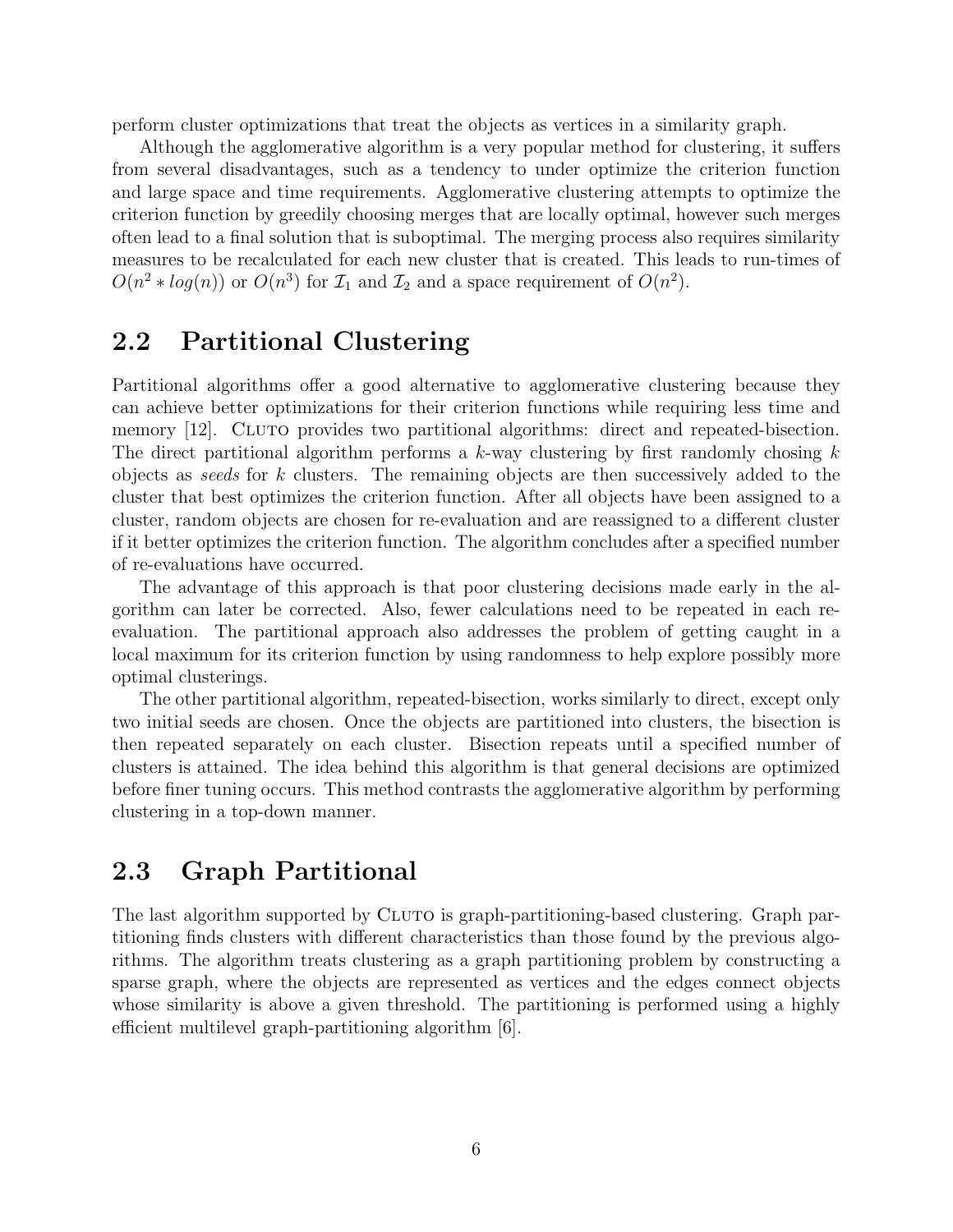# Chapter 3

# Using gCLUTO

gCLUTO is available at  $http://www.cs.umn.edu/~cluto/gcluto$  for public download. The software package has been written in  $C++$  and compiled for both Microsoft and Linux platforms. Cross-platform graphics are provided by the wxWindows, OpenGL, and GLUT libraries. The clustering algorithms are implemented with the CLUTO clustering library. Cluto, written by Professor George Karypis at University of Minnesota, is also available for public download both as a standalone command-line utility and as a C library at http://www.cs.umn.edu/˜cluto.

### 3.1 Clustering Work-flow and Organization

The main strength of  $\epsilon$ CLUTO is its ability to organize the user's data and work-flow in a way that eases the process of data analysis. This work-flow often consists of a sequence of stages, such as importing and preparing data, selecting clustering options, interpreting solution reports, and concluding with visualization. Each stage of the process demands decisions to be made by the user that can alter the course of data analysis. Consequently, the user may want to backtrack to previous stages and create a new branch of analysis. An overview of this work-flow with examples of branching is depicted in Figure 3.1.

 $g$ CLUTO assists these types of work-flows by introducing the concept of a project. A project manages the various data files, solutions reports, and visualizations that the user generates by storing and presenting them in a single container. Figure 3.2 illustrates how  $g$ CLUTO uses a tree to represent a project as it progresses through the stages of data analysis.

The work-flow of a user begins by creating a new project.  $g$ CLUTO will create a new directory to hold all project related files as well as a new empty project tree. Next the user imports one or more related datasets. These datasets are represented by icons that appear directly beneath the project tree's root. After importation, the user can cluster a dataset to produce a clustering solution. For each solution, a solution report is generated which contains statistics about the clustering. Clustering solutions are presented by an 'S' icon and are placed beneath the clustered dataset's icon in the project tree. As more clustering solutions are generated, the project tree will continue to organize them by their corresponding datasets. Lastly, the work-flow concludes with interpreting a solution using one or more visualizations. Again, the project tree will reflect which solutions have generated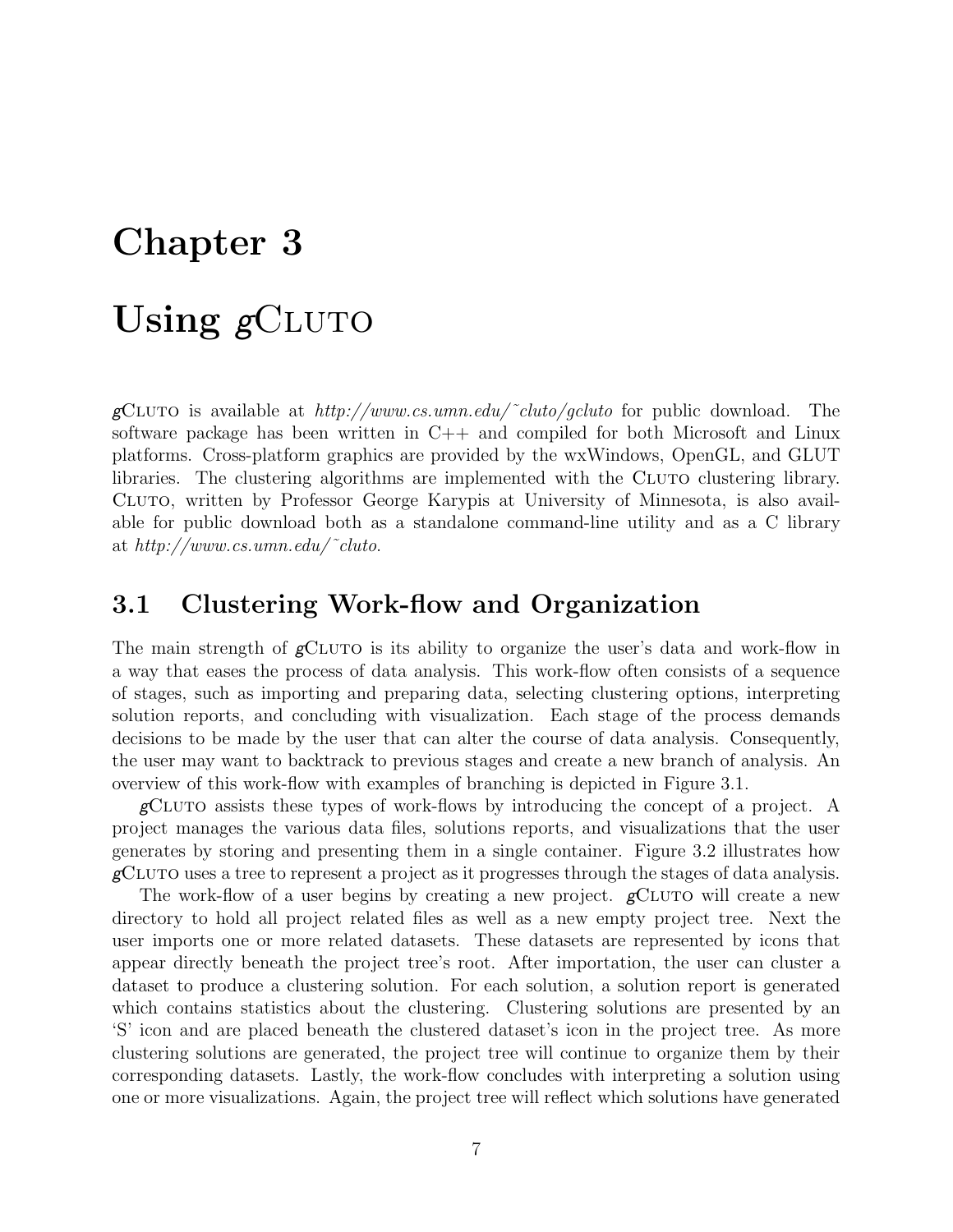

Figure 3.1: Overview of  $g$ CLUTO's work-flow with example screenshots for each stage

visualizations by placing beneath them visualization icons. In the following sections, we will focus on each stage of the work-flow and introduce how  $g$ CLUTO assists in data analysis.

# 3.2 Creating a New Project

The user begins their analysis by first creating a new project. A project is intended to hold one or more related datasets. The project tree provides an easy interface for switching between datasets and comparing their results.

When a project is saved, all of the project information is saved under a single project directory specified by the user. Within the project directory, directories and text files are used to capture the same tree structure seen in the  $g$ CLUTO project tree. This straight forward format is used so that third party applications can access  $\beta$ CLUTO's project data. In addition,  $\epsilon$ CLUTO allows exporting of solutions and printing of visualizations to standard formats for external use.

# 3.3 Importing Data

Datasets can be imported into  $\epsilon$ CLUTO in a variety of formats. Currently the supported formats include: CLUTO's vector and similarity formats, and character delimited files.

The vector format contains a matrix written in either dense or sparse form. Each row of the matrix represents an object, whereas each column represents a feature. The value of the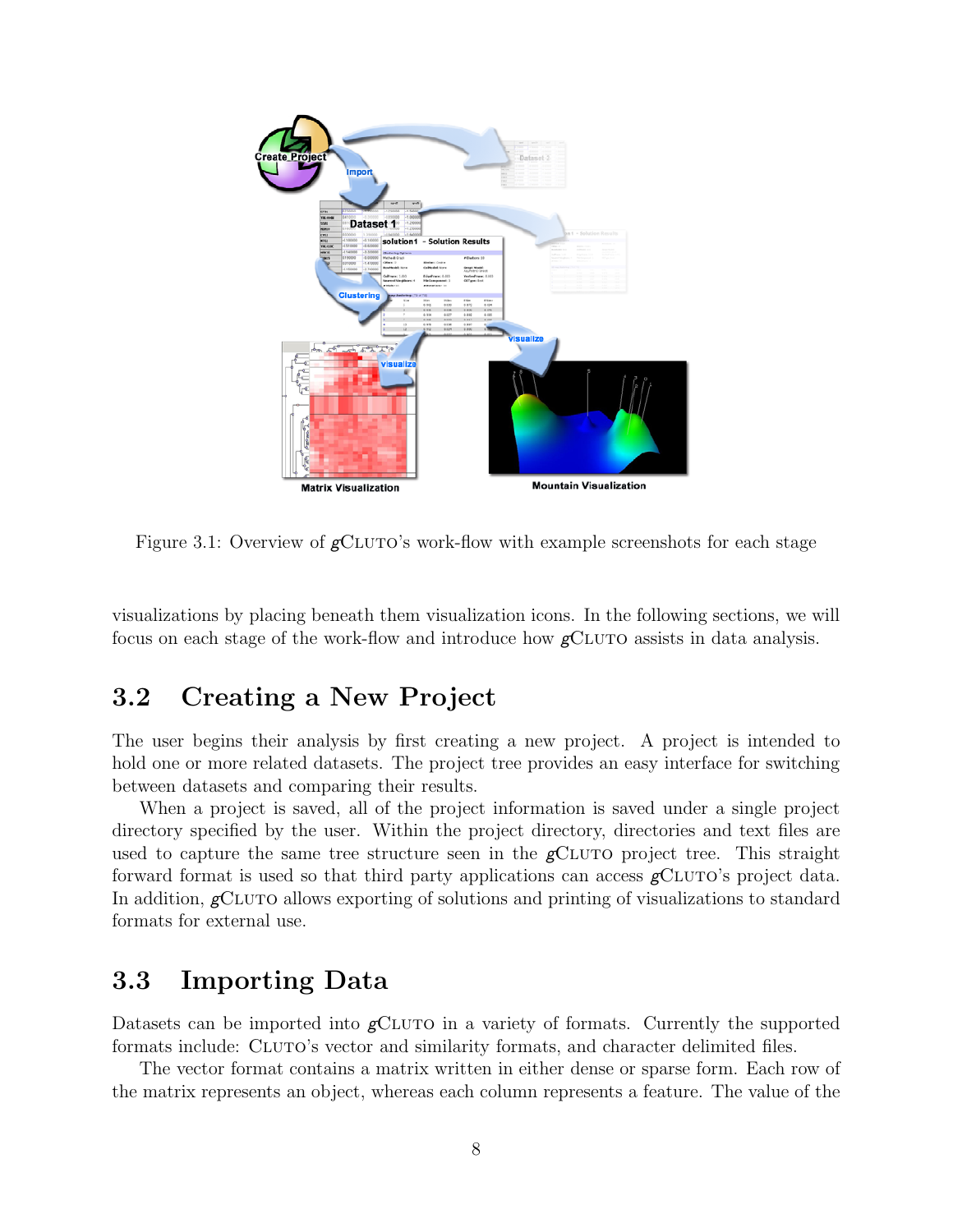| Project Solution Help<br>File                                        |                               | actute                        |                 |                                                                       |                                  |                    |  |  |  |  |
|----------------------------------------------------------------------|-------------------------------|-------------------------------|-----------------|-----------------------------------------------------------------------|----------------------------------|--------------------|--|--|--|--|
| Genetics Project<br>e                                                |                               |                               |                 | genes1 genes2 mountain visualization 1 bisection solution, solution 2 |                                  |                    |  |  |  |  |
| El Cl genes1<br>El Sonhaven<br>matrix visualiza<br>C mountain visual | solution 2 - Solution Results |                               |                 |                                                                       |                                  |                    |  |  |  |  |
| Si solution 2                                                        |                               | <b>Clustering Options</b>     |                 |                                                                       |                                  |                    |  |  |  |  |
| <b>C</b> denes2<br>agglom solution                                   | Mathod: Graph                 |                               | #Clusters: 10   |                                                                       |                                  |                    |  |  |  |  |
| <b>Gibisection</b> solution                                          | CRfun: 12                     |                               | Simfun: Cosine  |                                                                       |                                  |                    |  |  |  |  |
| Compuntain vissia                                                    | RowModel: None                |                               | ColModel: None  |                                                                       | Graph Model:<br>Asymetric-Direct |                    |  |  |  |  |
| direct solution                                                      | ColPrune: 1,000               |                               |                 | EdgePrune: 0.000                                                      |                                  | VertexPrune: 0.000 |  |  |  |  |
|                                                                      | Nearest Nieghbors: 4          |                               | MinComponent: 1 |                                                                       | <b>CSType: Best</b>              |                    |  |  |  |  |
|                                                                      | #Trials: 10                   |                               | #Iterations: 10 |                                                                       |                                  |                    |  |  |  |  |
|                                                                      |                               | 10-way clustering: [70 of 70] |                 |                                                                       |                                  |                    |  |  |  |  |
|                                                                      | Cluster                       | Sizia                         | ICim            | <b>ISday</b>                                                          | ESim                             | ESday              |  |  |  |  |
|                                                                      | o                             | s                             | 0.961           | 0.009                                                                 | 0.872                            | 0.034              |  |  |  |  |
|                                                                      | ï                             | 3 <sup>1</sup>                | 0.935           | 0.006                                                                 | 0.809                            | 0.075              |  |  |  |  |
|                                                                      | ö                             | Ÿ                             | 0.954           | 0.027                                                                 | 0.892                            | 0.035              |  |  |  |  |
|                                                                      | 3.                            | 7.                            | 0.985           | 0.003                                                                 | 0.917                            | 0.009              |  |  |  |  |
|                                                                      | à.                            | 10                            | 0.978           | 0.006                                                                 | 0.097                            | 0.012              |  |  |  |  |
|                                                                      |                               | 12                            | 0.952           | 0.024                                                                 | 0.880                            | 0.041              |  |  |  |  |
| $\left  \cdot \right $                                               | r                             | э                             | 0.971           | 0.007                                                                 | 0.901                            | 0.011              |  |  |  |  |

Figure 3.2: A screenshot of the project tree displaying data items, solutions, and visualizations. On the right is an example of a Solution Report.

of  $i^{th}$  row and  $j^{th}$  column represents the strength of feature j in object i. With this matrix,  $\epsilon$ CLUTO will compare objects by comparing their vectors.

If such vectors are not available, but information about object pair-wise similarities is available, then the CLUTO similarity format can be used. This format consists of a square matrix with same number of rows and columns as the number of objects. The value in the  $i^{th}$  row and  $j^{th}$  column represents the similarity of the  $i^{th}$  and  $j^{th}$  object.

Character delimited files contain the same information as the CLUTO vector format except in a more common and flexible form. Most spreadsheet applications can export data in character delimited formats. The format also allows labels to be present in the first row and column of the matrix.

# 3.4 Clustering

Once a dataset is imported into  $\epsilon$ CLUTO, clustering can be initiated by selecting the desired options from the clustering options dialog pictured in Figure 3.4. These options have been organized into four sections: General, Preprocess, Bootstrap, and Miscellaneous. The most general options include specifying the number of desired clusters, the clustering method, and similarity and criterion functions. The preprocess options allow the user to prepare their data before clustering. This is accomplished by using model and pruning functions. The models scale various portions of the dataset, whereas the pruning options generate a more descriptive subset of the dataset. These options are necessary for datasets that have value distributions that may skew clustering algorithms. See Figure 3.4 for a full listing of all available options. Bootstrap Clustering, another clustering feature provided by  $\epsilon$ CLUTO, is covered in section 3.8.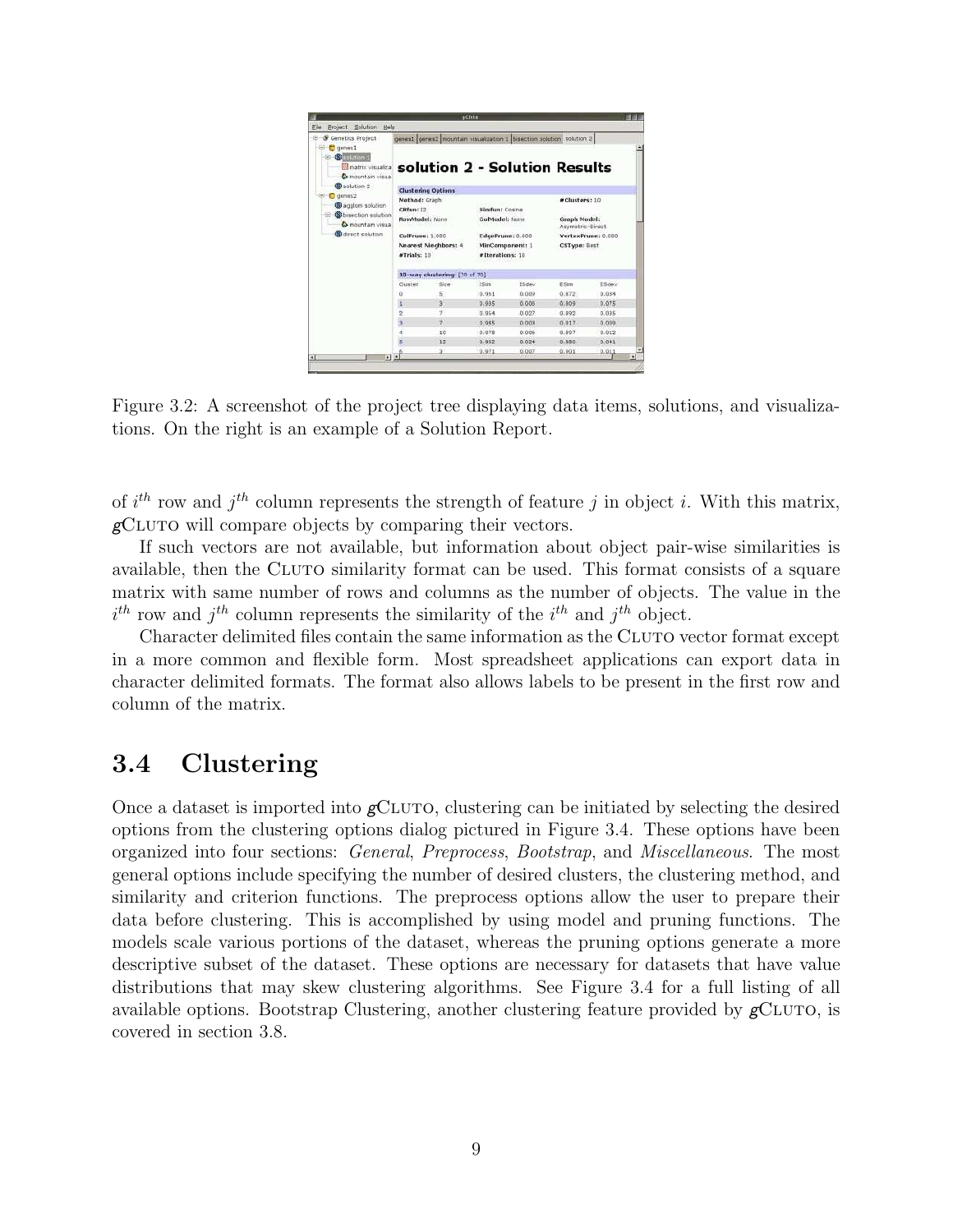| Clustering Options           |                                                         |  |  |  |  |  |
|------------------------------|---------------------------------------------------------|--|--|--|--|--|
| General                      |                                                         |  |  |  |  |  |
| $#$ of Clusters              | Number of clusters that the algorithm should find       |  |  |  |  |  |
| Method                       | Underlining clustering algorithm to use                 |  |  |  |  |  |
| Similarity                   | Function to measure the similarity between two objects  |  |  |  |  |  |
| Criterion                    | Function to guide algorithm by evaluating               |  |  |  |  |  |
|                              | intermediate clusterings                                |  |  |  |  |  |
| Preprocess                   |                                                         |  |  |  |  |  |
| Models                       |                                                         |  |  |  |  |  |
| Row                          | Scales the values of each row in data matrix            |  |  |  |  |  |
| Column                       | Globally scales the values of each row across rows      |  |  |  |  |  |
| Graph                        | Determines when an edge will exist between two vertices |  |  |  |  |  |
| Pruning                      |                                                         |  |  |  |  |  |
| Column                       | Remove columns that don't contribute to similarity      |  |  |  |  |  |
| <b>Vertex</b>                | Remove vertices that tend to be outliers                |  |  |  |  |  |
| Edge                         | Remove edges that tend to connect clusters              |  |  |  |  |  |
| Bootstrap                    |                                                         |  |  |  |  |  |
| <b>Perform Bootstrapping</b> | Whether to perform bootstrap clustering                 |  |  |  |  |  |
| $#$ of Iterations            | Number of solutions to create                           |  |  |  |  |  |
| <b>Bootstrap Features</b>    | Whether to resample the features in each iteration      |  |  |  |  |  |
| <b>Bootstrap Residuals</b>   | Whether to resample data by adding residuals            |  |  |  |  |  |
| Miscellaneous                |                                                         |  |  |  |  |  |
| Graph Options                |                                                         |  |  |  |  |  |
| Min $#$ of Components        | Remove small connected components before clustering     |  |  |  |  |  |
| <b>Nearest Neighbors</b>     | $#$ of nearest neighbors used in graph-partitioning     |  |  |  |  |  |
| Partitioning                 |                                                         |  |  |  |  |  |
| $#$ of Trials                | $#$ clusterings to create to search for best clustering |  |  |  |  |  |
| $#$ of Iterations            | $#$ of refinement iterations in partitioning            |  |  |  |  |  |
| <b>Cluster Selection</b>     | Determines how to select next cluster for bisection     |  |  |  |  |  |
| K-way refine                 | Whether to k-way refine a bisection solution            |  |  |  |  |  |

Figure 3.3: Clustering options available in  $g$ CLUTO. Some options are only available for certain clustering methods.

| General Preprocess Bootstrap Miss                                   |                                   |                                                                                             |                                                           | <b>Clustering Options</b>           | Ga                                                                                                                                                                                                                                   | <b>Clastering Options</b>                                                                                                                                                                                                                                           |
|---------------------------------------------------------------------|-----------------------------------|---------------------------------------------------------------------------------------------|-----------------------------------------------------------|-------------------------------------|--------------------------------------------------------------------------------------------------------------------------------------------------------------------------------------------------------------------------------------|---------------------------------------------------------------------------------------------------------------------------------------------------------------------------------------------------------------------------------------------------------------------|
| Humber of Clusters 10<br>Cluster Method<br>Similarity.<br>Criterion | E<br>Repeated<br>Correlatio<br>12 | Models<br>R <sub>0</sub><br>Celumn Barry<br>Wraish)<br>Pruning<br>Column'<br>Western Hought | Ganaral Proprocess<br><b>Rome</b><br>Naymetric print [ \$ | <b>Bootsbap</b><br>$\ddot{\bullet}$ | <b>Clustering Options</b><br>General Preprocess Beatstrap Misc.<br>Perform Bootstrep Clustering<br>Number of Iterations 40<br><b>Bootstrap Features</b><br>V Bootstrap Residuals<br>/mnVfiles/prejects/v<br>Filipi)<br><b>Bigvae</b> | General Resprocess Bootstrap, Misc.<br>Graph Options<br>Minimum Cemperant<br>ä<br><b>Heatart Heighboro</b><br>B<br><b>Partitioning</b><br><b>It</b><br>120<br>Humber of Trials<br>E<br>Humber of Iterations<br>10<br>Cluster Selection.<br>Hest.<br>E. K-Way Refine |
| Cluster                                                             |                                   | tone stands                                                                                 | Clueter                                                   | Cal                                 |                                                                                                                                                                                                                                      | Cancel<br>Cluster                                                                                                                                                                                                                                                   |

Figure 3.4: Several screenshots of the clustering dialog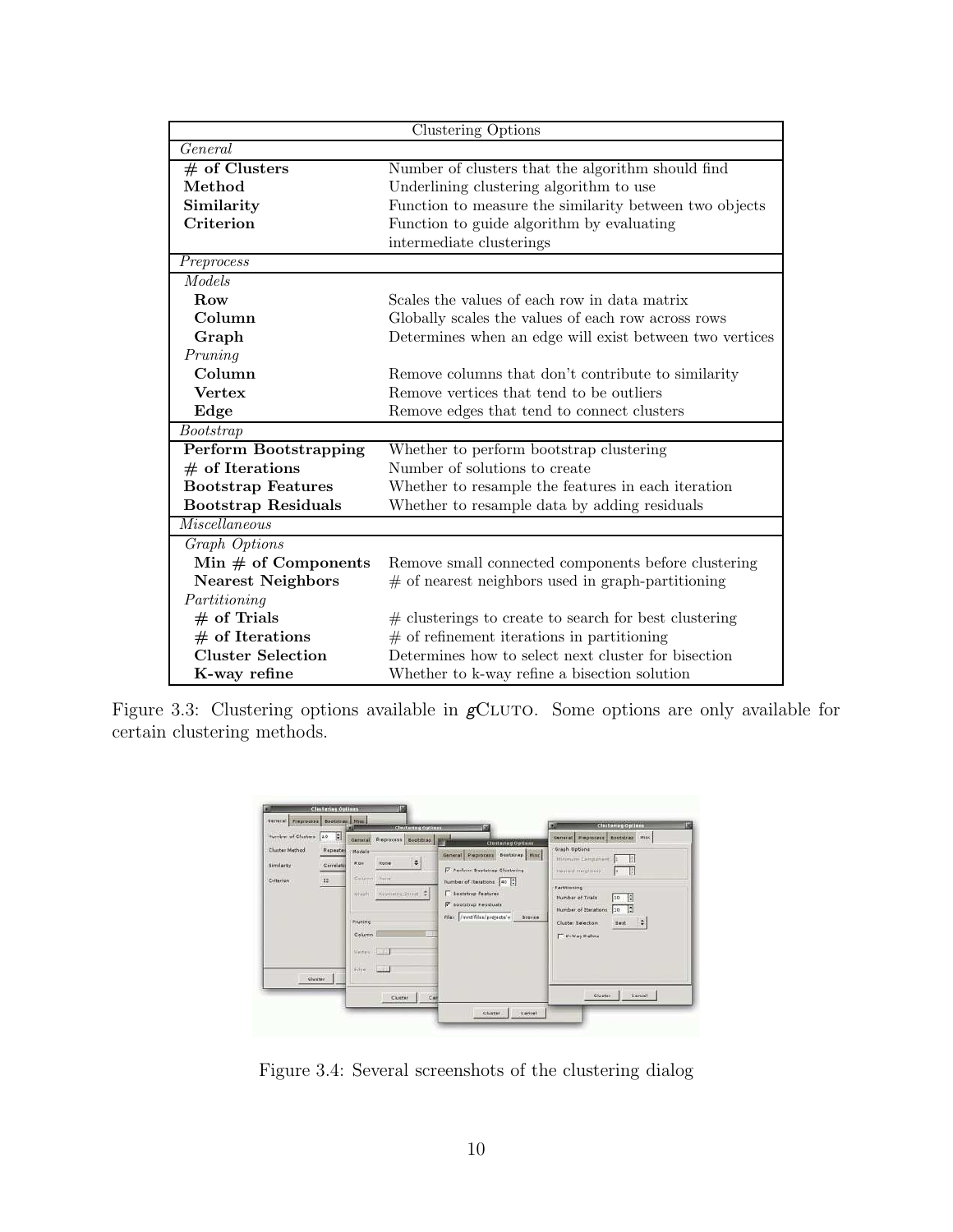### 3.5 Solution Reports

Solution Reports are generated for each dataset that is clustered. Solution reports contain information about the clustering options used and statistics about the discovered clusters. These statistics include the number of clusters, cluster sizes, internal and external similarities, internal and external standard deviations, and a list of the most discriminating and descriptive features for each cluster. If known classes are specified for objects, then purity, entropy, and class conservation statistics will also be present.

In Figure 3.5 an example solution report is given for a dataset containing documents about sports. Each object is a document that contains several keywords related to sports. A row class file has been specified for this dataset that allows  $gC_{\text{LUTO}}$  to compare its clustering to the known classes. With this information  $g$ CLUTO can calculate the purity and entropy of a cluster by noting how many different classes are associated to the objects of the cluster. The class distribution matrix shows how many objects of each cluster belong to each class. From the class distribution, we can see that clusters 0 through 6 associate strongly to a single class. Cluster 7, however, appears to contain objects from many classes.

### 3.6 Matrix Visualization

The Matrix Visualization is one of two visualizations that  $g$ CLUTO provides for analyzing clustering solutions. It is based on visualizations found in many other clustering applications, including CLUTO. However,  $g$ CLUTO extends existing implementations by providing a completely interactive matrix, with the ability to zoom, query information, and average arbitrary rows and columns.

#### 3.6.1 Interpretation

The Matrix Visualization represents the original data matrix except with a few alterations. First, colors are used to represent the values of the matrix. For example, dark red represents large positive values, while lighter shades are used for values near zero. Conversely, shades of green are used for negative values. Second, the rows of the matrix are reordered in order to display the clusters found during clustering. Objects of the same cluster have their rows placed consecutively and black horizontal lines separate rows belonging to different clusters.

This display allows the user to visually inspect their data for patterns. In an ideal clustering solution, rows belonging to the same cluster should have relatively similar patterns of red and green. The visualization emphasizes these patterns for the user by displaying them in contiguous blocks. If the features represent a sequence, for example measurements in a time-course experiment, then the user can identify trends that occur across the features. The user may also be able to identify more questionable clusters by observing stark dissimilarities between rows within a cluster.

In addition to the color matrix, the visualization also includes labels and hierarchical trees located at the edges of the matrix. If the user supplies labels with their data, then the rows of the matrix will be labeled with object names and the columns with feature names. If the user clusters their data with an agglomerative algorithm, then the agglomerative tree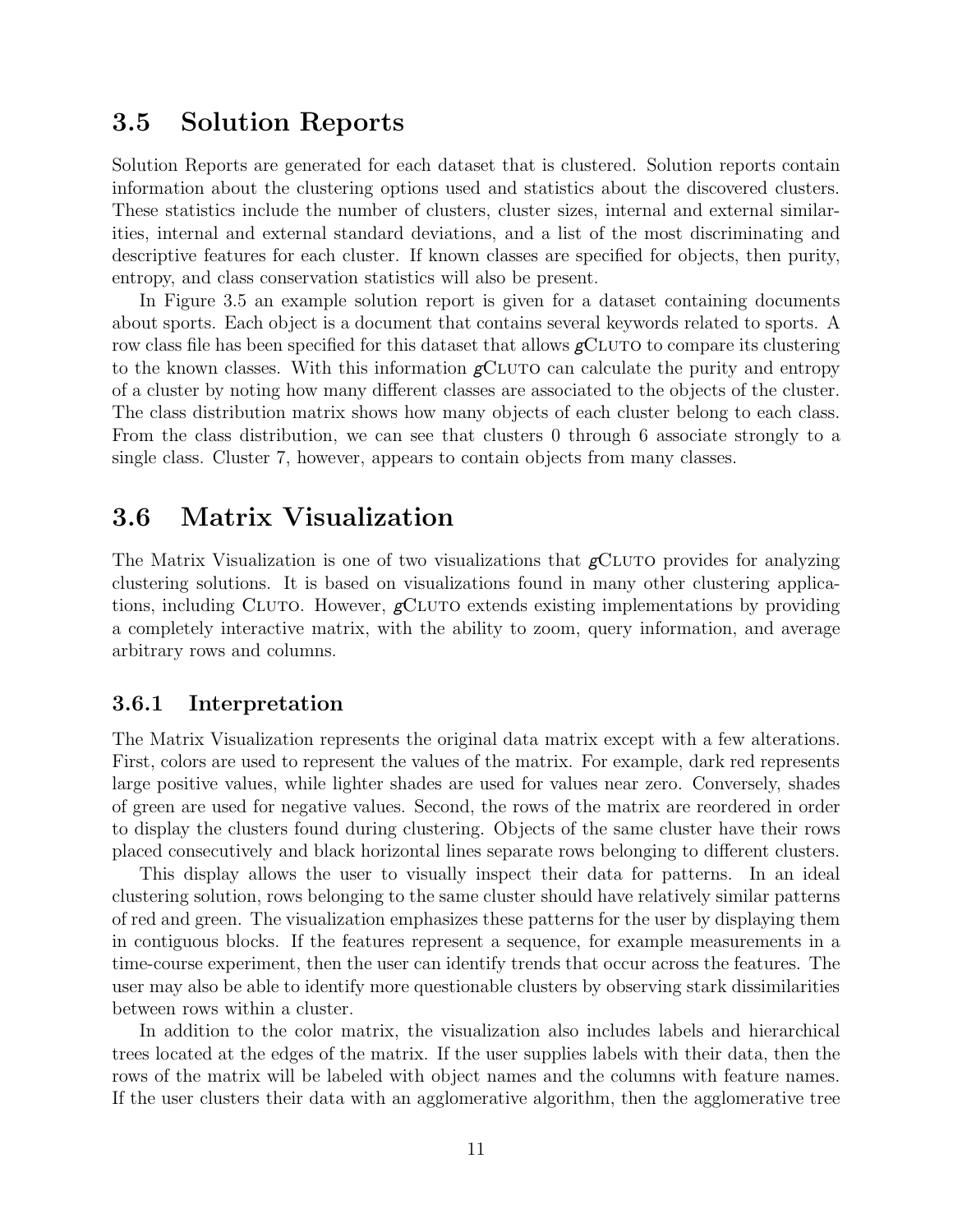#### sports solution - Solution Results

|                           |                                                                 |                                         |                      | Simfun: Cosine                                               |                     |                                         |                         |                     |               |  |
|---------------------------|-----------------------------------------------------------------|-----------------------------------------|----------------------|--------------------------------------------------------------|---------------------|-----------------------------------------|-------------------------|---------------------|---------------|--|
| RowModel: Nane            |                                                                 | ColModel: Inverse Document<br>Frequency |                      |                                                              |                     | <b>Graph Model:</b><br>Asymetric-Direct |                         |                     |               |  |
| ColPrune: 2.000           |                                                                 |                                         | EdgePrune: 0.000     |                                                              |                     |                                         | VertexPrune: 0.000      |                     |               |  |
|                           | Nearest Nieghbors: 4                                            |                                         |                      | MinComponent: 1                                              |                     |                                         |                         | <b>CSType: Best</b> |               |  |
| #Trlals: 10               |                                                                 |                                         |                      | #Iterations: 10                                              |                     |                                         |                         |                     |               |  |
|                           |                                                                 |                                         |                      |                                                              |                     |                                         | Bootstrapping: Disabled |                     |               |  |
|                           |                                                                 |                                         |                      | [ options ][ cluster stats ][ class stats ][ feature stats ] |                     |                                         |                         |                     |               |  |
|                           | 8-way clustering: [8580 of 8580], Entropy: 0.205, Purity: 0.849 |                                         |                      |                                                              |                     |                                         |                         |                     |               |  |
| Cluster                   | Size                                                            | ISim                                    |                      | ISdev                                                        | ESim                | ESdev                                   |                         | Entroy              | Punty         |  |
| ö                         | 703                                                             | 0.102                                   |                      | 0.036                                                        | 0.018               | 0.006                                   |                         | 0.010               | 0.997         |  |
| h                         | 645                                                             | 0.104                                   |                      | 0.040                                                        | 0.022               | 0.007                                   |                         | 0.017               | 0.995         |  |
| þ                         | 755                                                             | 0.101                                   |                      | 0.034                                                        | 0.021               | 0:006                                   |                         | 0.016               | 0.996         |  |
| ā                         | <b>RE3</b>                                                      | 0.096                                   |                      | 0.034                                                        | 0.023               | 0.007                                   |                         | 0.015               | 0.995         |  |
| 4                         | 836                                                             | 0.088                                   |                      | 0.033                                                        | 0.020               | 0.007                                   |                         | 0.013               | 0.996         |  |
| s                         | 1642                                                            | 0.061                                   |                      | 0.027                                                        | 0.022               | 0.007                                   |                         | 0.010               | 0.998         |  |
| ó                         | 1264                                                            | 0.046                                   |                      | 0.016                                                        | 0.020               | 0.007                                   |                         | 0.103               | 0.958         |  |
| σ                         | 1792                                                            | 0.028                                   |                      | 0.009                                                        | 0.017               | 0.006                                   |                         | 0.872               | 0.316         |  |
|                           |                                                                 |                                         |                      |                                                              |                     |                                         |                         |                     |               |  |
|                           |                                                                 |                                         |                      | [ options ][ cluster stats ][ class stats ][ feature stats ] |                     |                                         |                         |                     |               |  |
|                           |                                                                 |                                         |                      |                                                              |                     |                                         |                         |                     |               |  |
| <b>Class Distribution</b> |                                                                 |                                         |                      |                                                              |                     |                                         |                         |                     |               |  |
| Cluster                   | baseball                                                        |                                         | basketball football  |                                                              | hockey              | boxing                                  |                         | bicycle             | golf          |  |
| 'n                        | ï                                                               | 1                                       | ó                    |                                                              | 791                 | ö                                       |                         | $\overline{a}$      | ó             |  |
| 1                         | 642                                                             | $\mathbf{1}$                            | $\bar{z}$            |                                                              | Ō                   | O                                       |                         | ō                   | ō             |  |
| ۵                         | i.                                                              | 1                                       |                      | 752                                                          | ö                   | ó                                       |                         | $\alpha$            | 1             |  |
| ä                         | 849                                                             | ö                                       | 4                    |                                                              | ö                   | o                                       |                         | ō                   | ö             |  |
| 4                         | O.                                                              | 833                                     | ゥ                    |                                                              | 1                   | o                                       |                         | $\alpha$            | $\alpha$      |  |
| 5                         | 1638                                                            | ä                                       | ž                    |                                                              | ö                   | ö                                       |                         | $\circ$             | ö             |  |
| 6                         | 44                                                              | š                                       |                      | 1211                                                         | $\overline{2}$      | $\overline{c}$                          |                         | $\theta$            | Ö             |  |
| ä                         | 237                                                             | 567                                     |                      |                                                              |                     |                                         |                         | 145                 | 335           |  |
|                           |                                                                 |                                         |                      | 373                                                          | 15                  | 120                                     |                         |                     |               |  |
|                           | <b>Descriptive &amp; Descriminating Features</b>                |                                         |                      | [ options ][ cluster stats ][ class stats ][ feature stats ] |                     |                                         |                         |                     |               |  |
| <b>Cluster 0</b>          | <b>Size: 793</b>                                                |                                         | ISim: 0.102          |                                                              | ESim: 0.018         |                                         |                         |                     |               |  |
| Descriptive:              | shark                                                           |                                         | 22.4%                | goal                                                         | 0.496               | nhl                                     |                         | 4.4%                | period        |  |
|                           | Descriminating: shark                                           |                                         | 17.1%                | goat                                                         | 6.0%                | nhl                                     |                         | 3.4%                | period        |  |
| Cluster <sub>1</sub>      | <b>Size: 645</b>                                                |                                         | ISim: 0.104          |                                                              | ESim: 0.022         |                                         |                         |                     |               |  |
| Descriptive:              | canseco                                                         |                                         | 9.0%                 | henderson 7.6%                                               |                     | russa                                   |                         | 6.2%                | là            |  |
|                           | Descriminating: canseco                                         |                                         | 7.6%                 | henderson 6,0%                                               |                     | russa                                   |                         | 5.3%                |               |  |
| Cluster <sub>2</sub>      | <b>Size: 755</b>                                                |                                         | ISim: 0.101          |                                                              | <b>ESim: 0.021</b>  |                                         |                         |                     |               |  |
| Descriptive:              | vard                                                            |                                         | 36.1%                | pass                                                         | 7.9%                | touchdown 6.6%                          |                         |                     | td            |  |
|                           | <b>Descriminating: yard</b>                                     |                                         | 58.3%                | pass                                                         | 5.52                | touchdown 5.2%                          |                         |                     | td            |  |
|                           |                                                                 |                                         |                      |                                                              |                     |                                         |                         |                     |               |  |
| Cluster <sub>3</sub>      | Size: 853                                                       |                                         | 18im: 0.096<br>21.1% | mitchall                                                     | ESim: 0.023<br>4.9% |                                         |                         | 3.2%                |               |  |
| Descriptive:              | giant                                                           |                                         | 16.0%                | mitchiell                                                    | 4.3%                | craig                                   |                         |                     | mcgee         |  |
|                           | Descriminating: giant                                           |                                         |                      |                                                              |                     | craig                                   |                         | 2.4%                | mcgee         |  |
| Cluster 4                 | Size: 836                                                       |                                         | ISim: 0.088          |                                                              | ESim: 0.020         |                                         |                         |                     | mcgwire.      |  |
| Descriptive:              | warrior                                                         |                                         | 15.3%                | laker                                                        | 4.3%                | hardawai                                |                         | 2.6%                | multin        |  |
|                           | <b>Descriminating: warrior</b>                                  |                                         | 12.6%                | laker                                                        | 3.6%                | hardawai                                |                         | 2.2%                | mullin        |  |
| <b>Cluster 5</b>          | Size: 1542                                                      |                                         | ISim: 0.061          |                                                              | ESim: 0.022         |                                         |                         |                     |               |  |
| Descriptive:              | in                                                              |                                         | 5.6%                 | hit                                                          | 5.2%                | homer                                   |                         | 2.6%                | run           |  |
| <b>Descriminating:</b> in |                                                                 |                                         | 3.0%                 | <b>Fuit</b>                                                  | 2.396               | vard                                    |                         | 2.7%                | sox           |  |
| Cluster 6                 | Size: 1264                                                      |                                         | ISim: 0.046          |                                                              | ESIm: 0.020         |                                         |                         |                     |               |  |
| Descriptive:              | seifert                                                         |                                         | 3.0%                 | montana                                                      | 2.0%                | bowl                                    |                         | 2.7%                | raider        |  |
|                           | Descriminating: seifert                                         |                                         | 3.4%                 | montana                                                      | 3.1%                | raider                                  |                         | 2.6%                | nfl           |  |
| Cluster 7                 | <b>Size: 1792</b>                                               |                                         | ISim: 0.028          |                                                              | ESim: 0.017         |                                         |                         |                     |               |  |
| Descriptive:              | box<br><b>Descriminating: tournam</b>                           |                                         | 4.6%<br>2.3%         | tournam<br>box.                                              | 2.1%<br>2.3%        | santa<br>giant                          |                         | 1.6%<br>2.0%        | school<br>in. |  |

Figure 3.5: Example solution report of a clustering of sports related documents. The sections of this report in order are clustering options, cluster statistics, class distribution, and descriptive and discriminating features.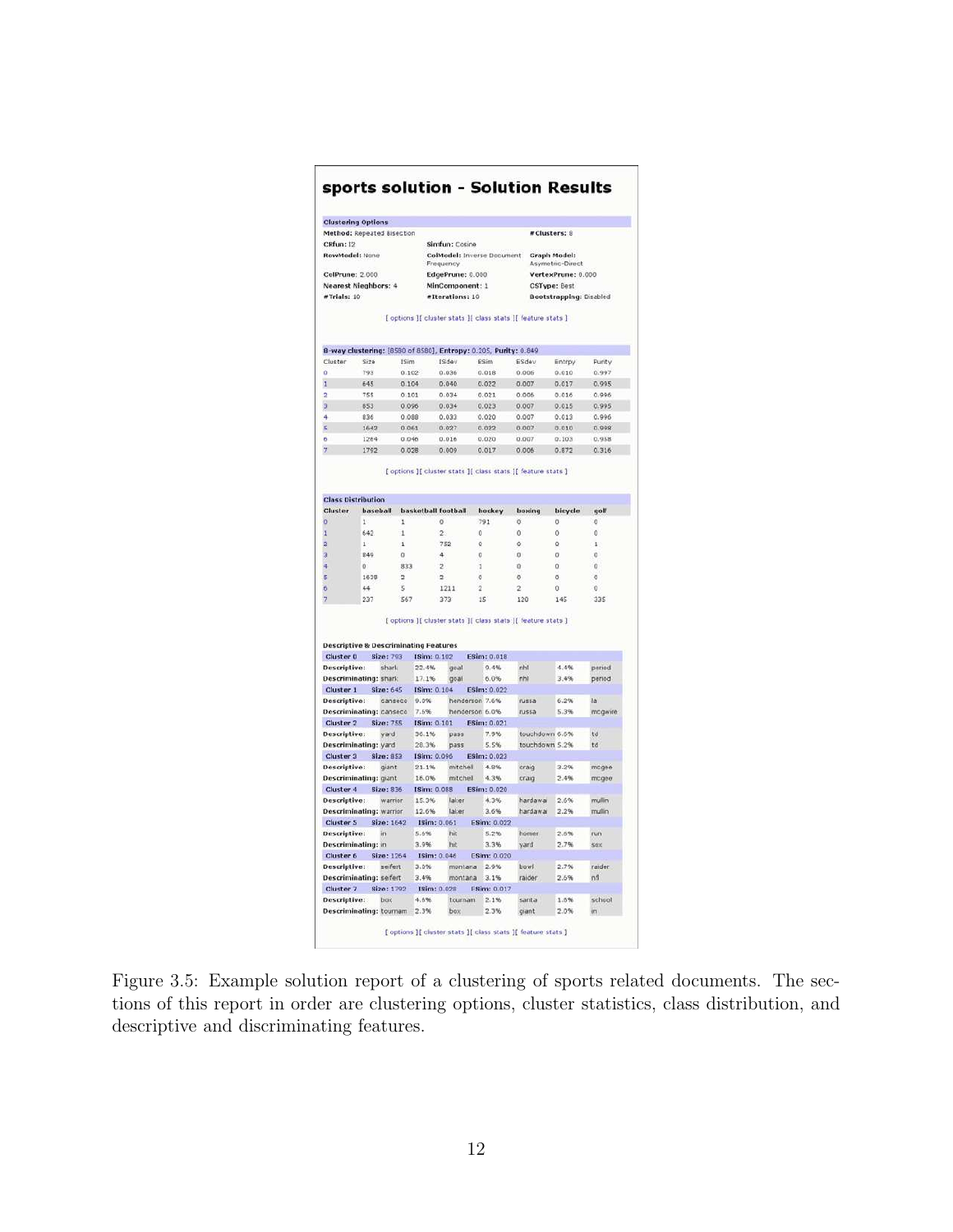

Figure 3.6: A screenshot of the Matrix Visualization

will be displayed on the left-hand side of the visualization. The user may also generate a hierarchical tree even if a partitional clustering algorithm was used. In such cases,  $g$ CLUTO performs additional agglomerative clustering within each partitional cluster and a single agglomerative clustering of the clusters themselves. Using the trees generated from these additional clusterings, gCluto constructs a single hierarchical tree that conforms to the same cluster structure found with the partitional algorithm. Lastly, the Matrix Visualization can also display a hierarchical tree called the feature tree, which is generated by performing agglomerative clustering on the transpose of the data matrix.

Similar to visualizations in other clustering applications, the hierarchical tree depicts relationships between objects by displaying the order in which objects were merged in the agglomerative process. Since merging is performed by descending pair-wise similarity, objects that are near each other in the tree are more similar than objects placed in distant locations. However, if users want to draw conclusions about object similarities using the hierarchical tree, they must keep in mind that a two-dimensional drawing of a hierarchical tree is not unique. That is, for every parent node in the tree, the two children nodes and their subtrees can be drawn in one of two possible orientations: top or bottom (note:  $g$ CLUTO draws the hierarchical tree with children placed to the upper-right or lower-right of their parents).  $g$ CLUTO removes this ambiguity by explicitly ordering the visual position of each subtree by choosing the set of orientations that maximizes the similarity between objects placed in consecutive rows in the Matrix Visualization.

#### 3.6.2 Manipulating the Matrix Visualization

Once the Matrix Visualization is generated, users can further explore their results by manipulating the visualization in several ways. First, the user may collapse any set of rows or columns in the matrix by collapsing the corresponding nodes in the hierarchical trees located above and to the left of the matrix. By collapsing a node of the tree, the user can hide all of the node's descendants. In the matrix, the corresponding rows that belong to the leaves of the collapsed sub-tree are replaced by a single representative row. The representative row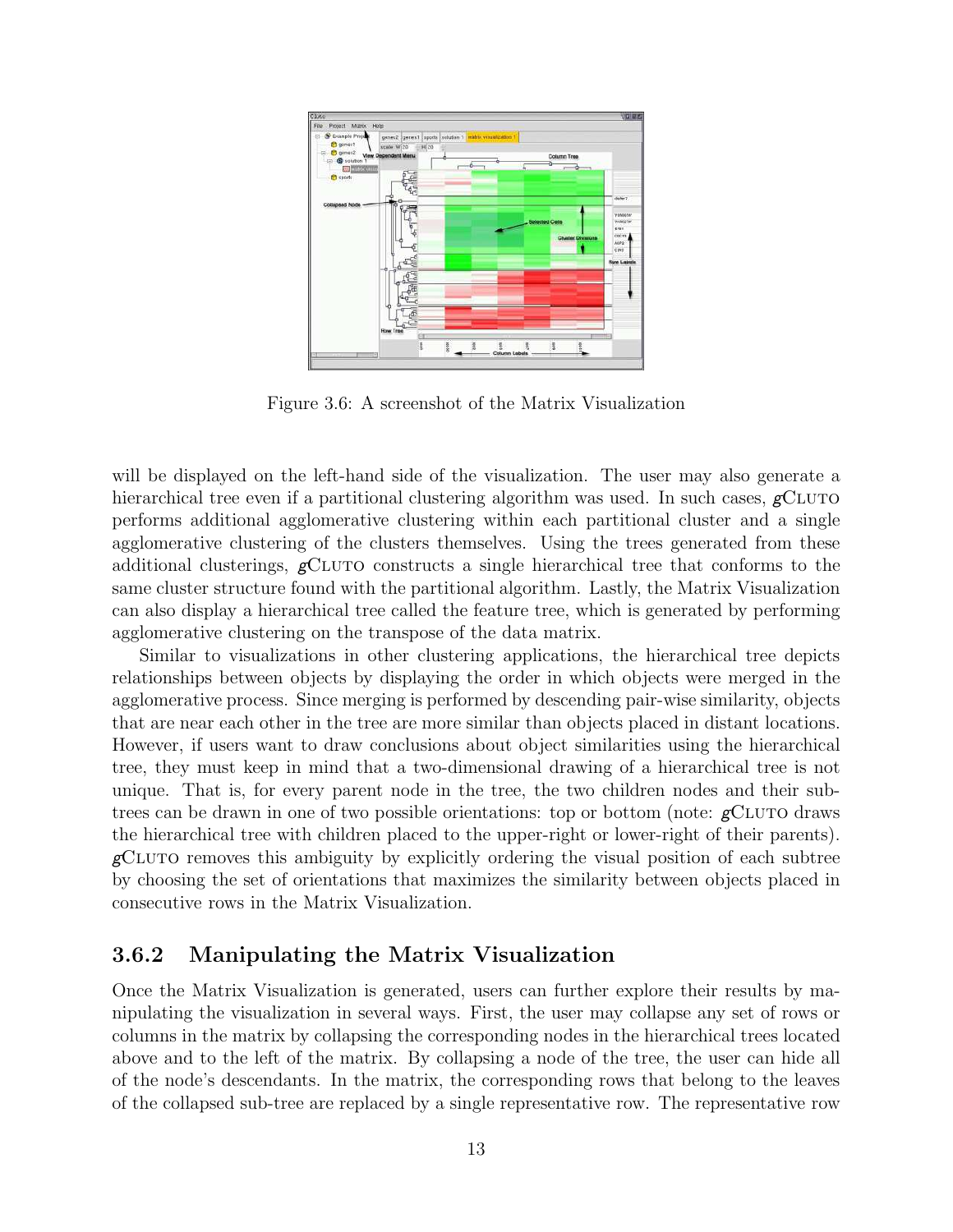contains the average vector of all of the hidden rows and, thus, summaries the data in a condensed form. This feature is especially useful for large datasets that are difficult to fully display on a computer monitor. Columns can also be collapsed in a similar manner. When a representative row crosses a representative column, the intersection is a representative cell, which contains the average value of the cells contained within the collapsed rectangular region.

A frequent use of row averaging is to view the cluster mid-point vectors. This can be done either by collapsing the appropriate nodes in the object hierarchical tree, or by selecting the "Show Only Clusters" option from the "Matrix" menu. The user may also quickly expand all collapsed nodes by choosing the "Show All Objects" option from the "Matrix" menu.

The last manipulation that is available to the user is scaling. A common problem with viewing similar visualizations in other applications, is that it is difficult to represent a large dataset on a relatively small display. One solution is to only display a portion of the visualization at any one time and allow the user to scroll to view other portions. The downside to this solution is that the user has a narrow view of their data, which makes it difficult to compare local details to the global trends. Another solution is to shrink the graphics until they fit within the viewable area. In cases where the matrix has more rows and columns than the number of pixels available, it becomes difficult to appropriately represent the matrix without excessive distortion.  $g$ CLUTO implements a unique compromise by allowing the user to zoom in on portions of the matrix that are of interest, while zooming away from portions that are less important but are still needed for context.

Scaling is initiated by selecting a rectangular region of cells in the matrix by dragging the mouse. Once selected, the rectangular region can be scaled to a larger or smaller size by using the mouse and dragging on any of the region's edges. This action will rescale the selected region, while keeping the scaling of neighboring regions intact. The visualization also provides several menu options and controls for performing common scalings.

# 3.7 Mountain Visualization

The Mountain Visualization is another visualization that  $g$ CLUTO provides for analyzing a clustering result.

#### 3.7.1 Purpose

The purpose of the Mountain Visualization is to visually aid the user in understanding the contents of a high-dimensional dataset. The dimension of a dataset is problem specific and is determined by the number of features present, which can be on the order of tens to thousands. Since it is not convenient to directly display this data on a two-dimensional screen, a function must be chosen that maps the high-dimensional data to an easily displayed lower-dimensional representation. For each cluster, the Mountain Visualization provides the number of constituent objects, internal similarity, external similarity, and standard deviation. The visualization attempts to summarize all of this information into one graphical form.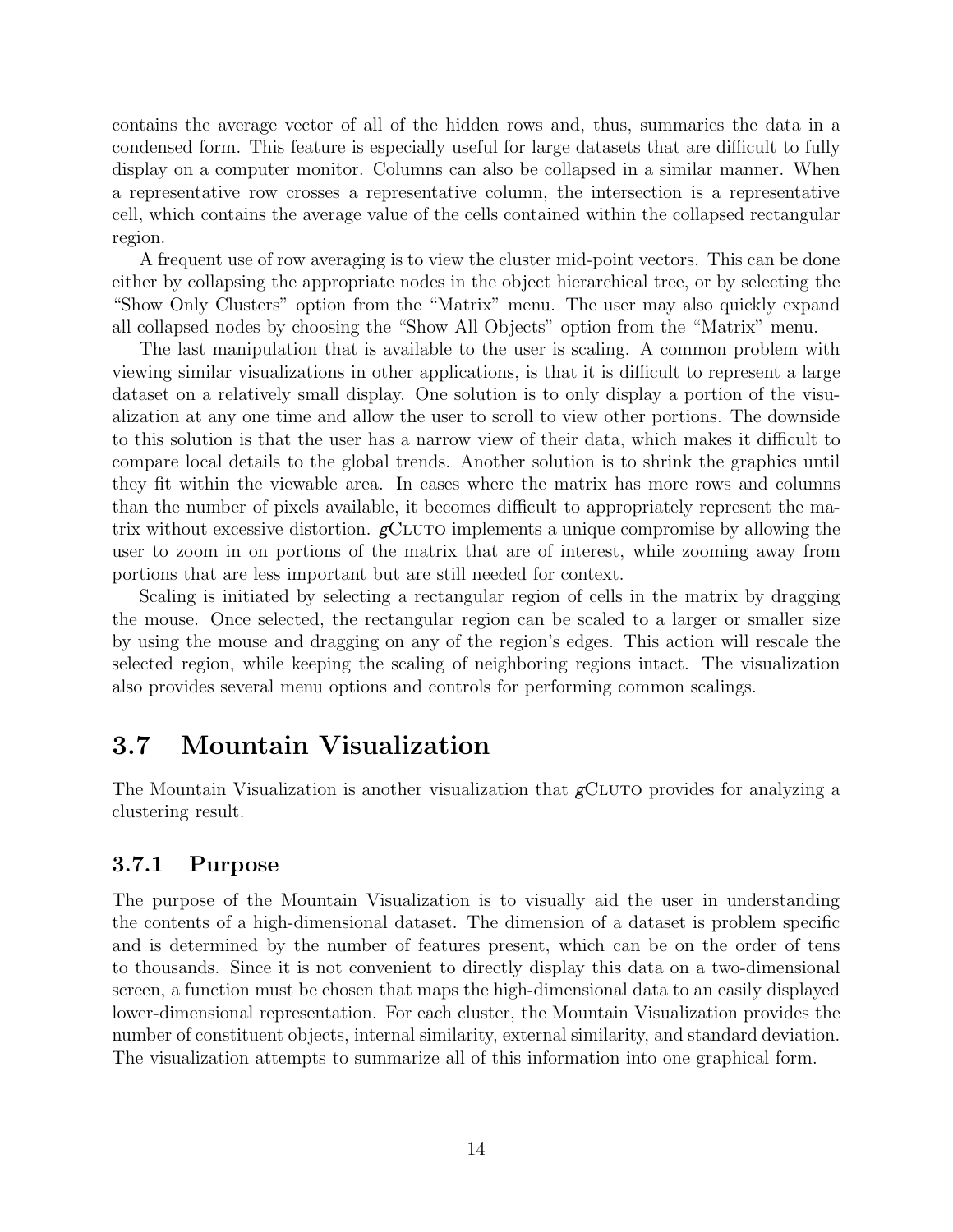

Figure 3.7: A screenshot of the Mountain Visualization displaying ten clusters in two major groups

#### 3.7.2 Interpretation

When a user generates a Mountain Visualization from a clustering result, a 3D OpenGL window displaying a colored mountain-like terrain is opened. This terrain consists of a horizontal plane which rises in peaks in several locations. Each peak represents a single cluster in the clustering. Information about the corresponding cluster is represented by the peak's location on the plane, height, volume, and color.

The most informative attribute of a peak is its location on the plane with respect to other peaks. The distance between a pair of peaks on the plane represents the relative similarity of their clusters. Similarity is measured using the same similarity function chosen for clustering. The purpose of this representation, is to illustrate the relationships between clusters using visual distance. In this manner, clusters that are similar will have peaks that lie closely together, whereas more dissimilar clusters will be displayed with distant peaks.

In Figure 3.7, an example Mountain Visualization is given of a clustered dataset. Although this clustering specifies ten clusters, the visualization has chosen to place these peaks into two large groups. This indicates a more general structure in the dataset, namely two large dissimilar clusters with high internal similarity. Given this information, the user may make conclusions about the meaning of their clusters or may chose to re-cluster their data with a different specified number of clusters.

The height of each peak on the plane is proportional to the internal similarity of the corresponding cluster. Internal similarity is calculated by finding the average pair-wise similarity between objects of the cluster. The volume of a peak is proportional to the number of objects within the cluster. Lastly, the color of a peak represents the internal standard deviation of the cluster's objects. Red represents low deviation, whereas blue represents high deviation. The internal deviation is calculated by finding the average standard deviation of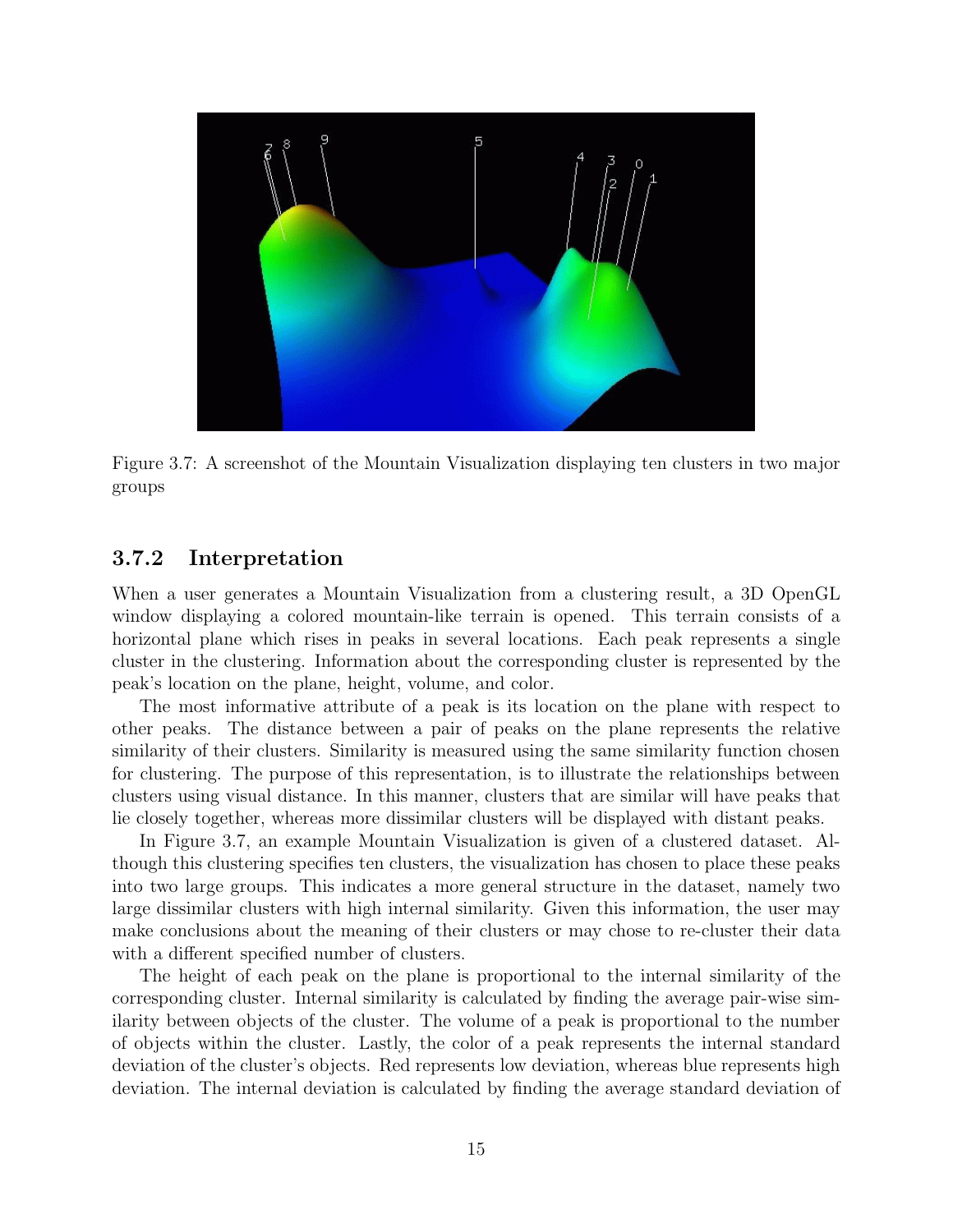the pair-wise similarities between the cluster's objects.

The overall effect of this representation is to emphasize features of highly structured data. For example, the user will be able to quickly identify clusters with high similarity by finding tall peaks. Also the user will be able to identify clusters with low standard deviation, another feature of structured data, by finding peaks with "hot" colors, such as red and orange. Clusters with high standard deviation are often "noisy" and so they are given a cool blue color. Since the default color of the terrain is blue, noisy and less meaningful clusters appear to blend into the background.

While the visualization uses many features to portray information, it also contains other features which do not have any significance in representing the data. For example, each peak is represented by a Gaussian curve. This curve is used to approximate the distribution of the objects within the cluster, but it does not guarantee that such a distribution exists. To create a smooth terrain, the Gaussian curves are added together. For distant peaks, this addition is negligible, however for closely placed peaks the addition increases the resultant height of each peak. The user should keep this addition in mind when comparing heights between peaks. Lastly, only the color appearing at the tip of a peak is significant. At all other locations, the color is determined by blending in order to create a smooth transition.

#### 3.7.3 Implementation

The core algorithm behind the Mountain Visualization is the mapping function between the original high-dimensional dataset and the two-dimensional data that is displayed. The Mountain Visualization uses Multidimensional Scaling (MDS) to find a mapping that minimizes the data's distortion as it is mapped to the plane.

MDS is an algorithm that takes as input a list of high-dimensional vertices and outputs a list of lower-dimensional vertices. In  $g$ CLUTO's implementation, the cluster midpoints are used as input and the output consists of two-dimensional points, which are used to place peaks on the plane of the visualization. MDS evaluates a particular mapping using a stress function that calculates the mapping's distortion using a sum-of-squared-error calculation. The optimal mapping is defined as the mapping with the least error, which is found by:

$$
Error = \frac{1}{\sum_{i < j} \delta_{i,j}} \sum_{i < j} \frac{(d_{i,j} - \delta_{i,j})^2}{\delta_{i,j}} \tag{3.1}
$$

Where  $d_{i,j}$  is the distance between two lower-dimensional vertices,  $y_i$  and  $y_j$ , and  $\delta_{i,j}$  is the distance between their higher-dimensional counterparts,  $x_i$  and  $x_j$ .  $d_{i,j}$  is found using Euclidean distance. However, the  $\delta_{i,j}$  is found by using the clustering's chosen similarity function. This design decision was made so that relationships found between clusters were based on the same method of comparison as used for deriving the internal contents of the clusters.

To search the space of possible mappings for the optimum mapping, a gradient-descent procedure is used [3]. First an initial mapping is made by projecting the cluster midpoints to the plane using the two dimensions that produce the least error. Next, the mapping is iteratively improved by using the gradient given in (3.2) to adjust the lower-dimensional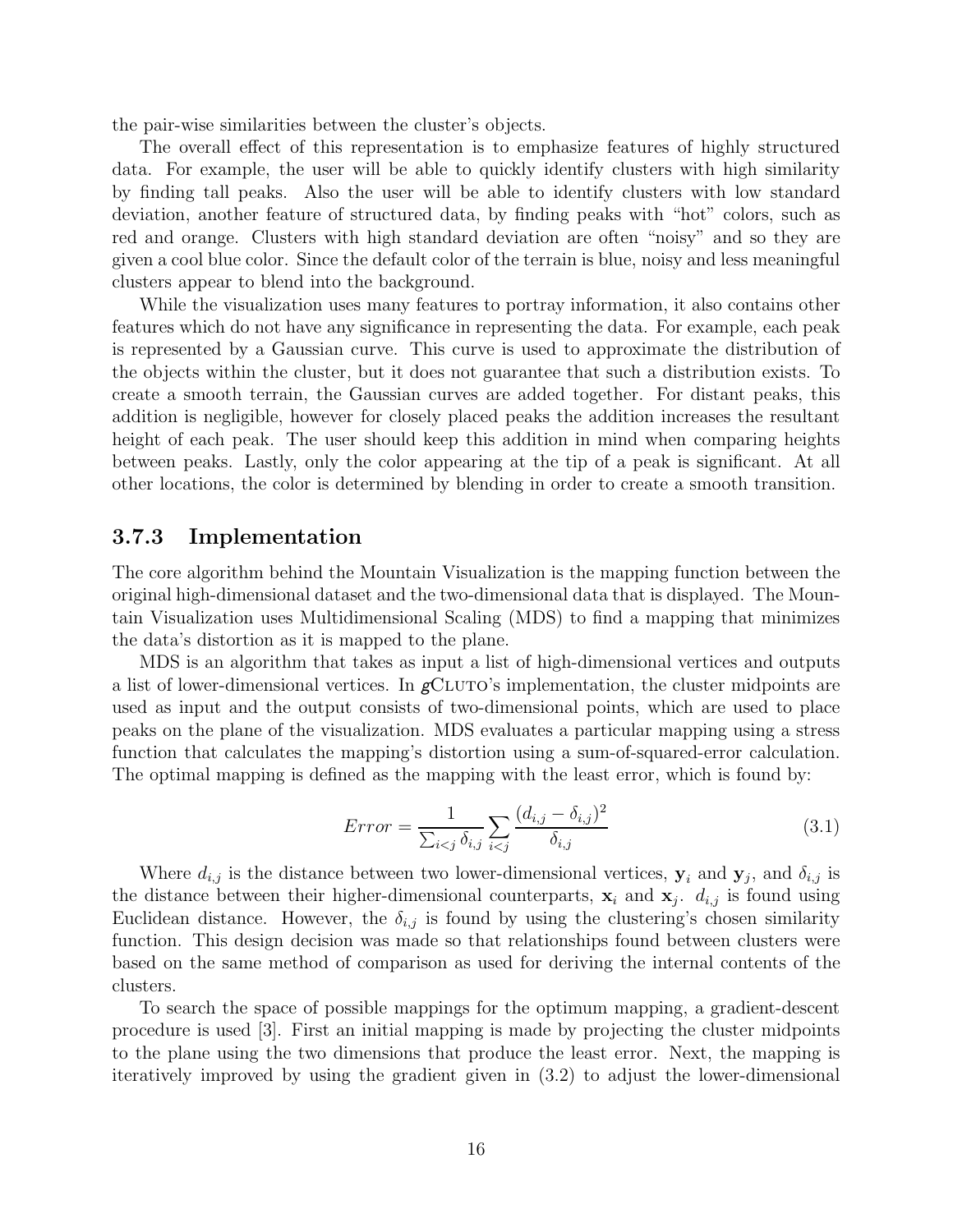vertices. Gradient-descent is executed until either adjustments are relatively small or a maximum fixed number of iterations occur.

$$
\nabla_{\mathbf{y}_k} Error = \frac{2}{\sum_{i < j} \delta_{i,j}} \sum_{j \neq k} \frac{d_{k,j} - \delta_{k,j}}{\delta_{k,j}} \frac{\mathbf{y}_k - \mathbf{y}_j}{d_{i,j}} \tag{3.2}
$$

### 3.8 Bootstrap Clustering

Although the clustering problem is well defined as an optimization problem, there can still be uncertainty associated with its result if the input dataset contains uncertainty. For example, in the case of clustering data generated from measurements, each measurement will have a margin of error. Without additional analysis, a clustering algorithm will cluster the data under the assumption that the data is completely accurate. However, it would be more appropriate if the algorithm could incorporate the uncertainties associated with the data to produce a clustering result that could portray its level of statistical significance given the uncertainties.

Bootstrap clustering is a technique introduced by [8] that adds the statistical technique of bootstrapping to clustering algorithms. Bootstrapping simulates the multiple sampling of a distribution by randomly selecting values from a known sample with replacement. By sampling with replacement, new hypothetical datasets can be produced from the original dataset that exhibit the same distribution of values and uncertainties. This allows clustering algorithms to explore what results would occur if the same measurements were taken again.

gCluto implements two methods of bootstrapping data: resampling features and resampling residuals. To resample the features of a dataset,  $g$ CLUTO randomly selects with replacement columns from the dataset to produce a new set of features. This resampling tests to what extent the clustering algorithm may be relying on any particular feature. The resampling of residuals is performed by first supplying a residual matrix for the dataset. A residual matrix contains the errors associated with a dataset, which can be found by fitting the data to a linear model. In [8], residuals for microarray data are found by fitting the data to an ANOVA model. gCLUTO can accept residual matrices stored in character delimited file formats. With the residual matrix,  $g$ CLUTO performs bootstrapping to generate a new residual matrix, which is then added to the original dataset to produce a new hypothetical dataset.

Bootstrap clustering uses these hypothetical datasets to estimate the significance of a clustering solution by clustering each hypothetical dataset and comparing all of their clustering solutions.  $g$ CLUTO provides three statistics for reporting a clustering solution's significance: solution stability  $(3.4)$ , cluster stability  $(3.3)$ , and object stability  $(3.5)$ . The term stability refers to the level of consistency observed between the various clustering results. These stability measurements range from zero (no consistency between solutions) to one (complete consistency between solutions). Solution stability represents the significance of the solution as a whole, where as cluster and object stability portray a significance level on a per cluster and per object basis.

Before solutions can be compared, a mapping must be made between their partition labels. Clustering labels the input objects with a set of labels to denote to which cluster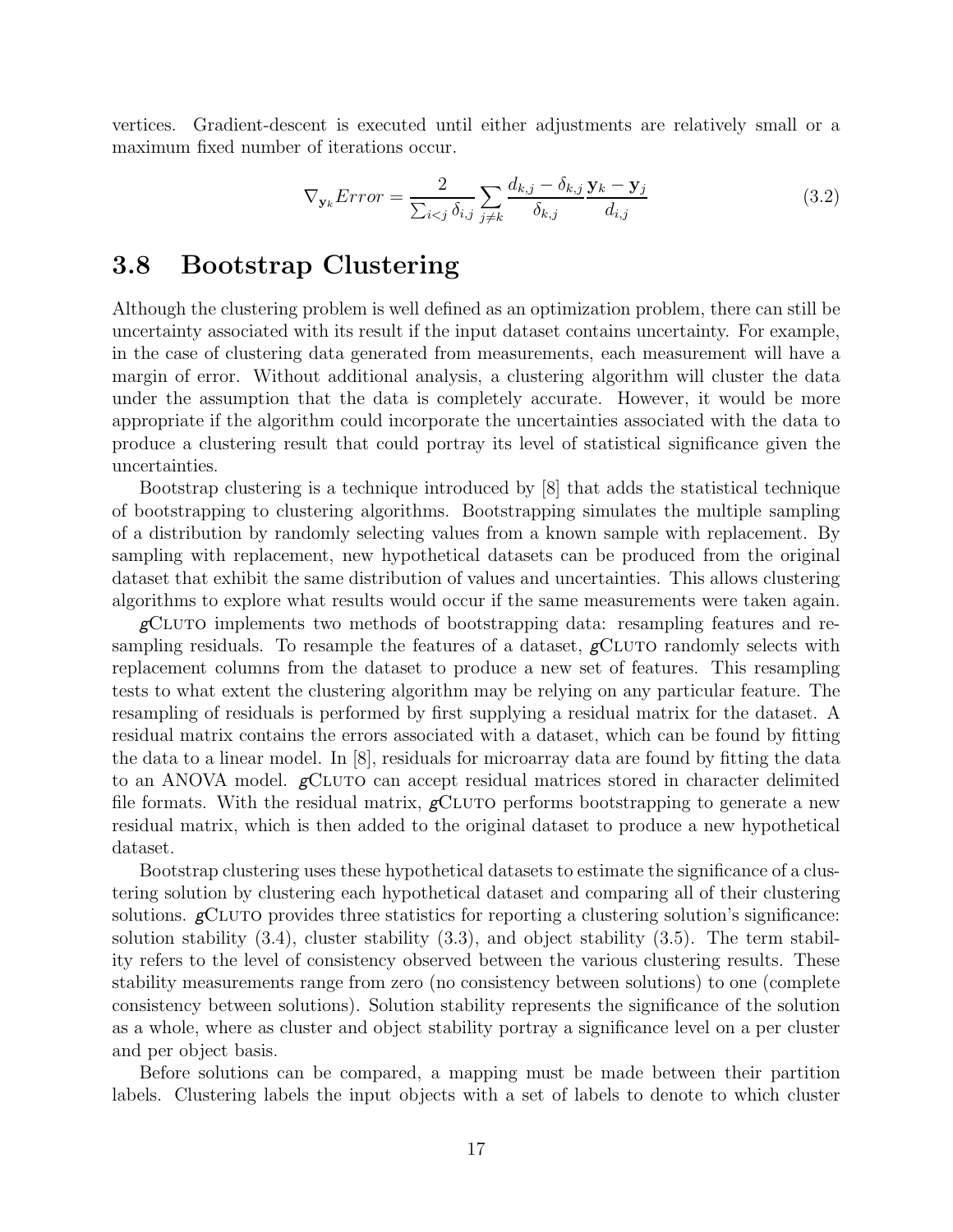```
Boostrap(data, n = number of bootstrap iterations)1 let s = \arctan \theta n solutions
1 for i = 1 to n2 let d = Resample(data)3 let s[i] = Cluster(d)4 end for
 5 let d^* = CreateSimilarityGraph(s, n)
 6 let s^* = Cluster(d^*)7 for i = 1 to n8 let c = FindConfusionMatrix(s^*, s[i])9 let m = FindMapping(c)10 let stabilityStatistics = AccumulateStabilityStatistics(s*, s, m)
11 end for
12 output s^*, stabilityStatistics
```
Figure 3.8: Overview of bootstrap algorithm

each object belongs.  $g$ CLUTO uses the set of numbers ranging from zero to the number of clusters minus one. Although, each clustering in the bootstrapping uses the same set of labels, there is no guarantee that the cluster labeled  $x$  in one solution will have the same labeling in another. In addition, the identification of the "same" cluster in two different solutions can be difficult if the cluster has slightly different members in each solution. A mapping between the labels of one solution to another resolves these problems.

A label mapping is defined as the mapping that maximizes the consistency of the object labelings between two solutions. This mapping is found by first calculating the confusion *matrix* between two solutions. The confusion matrix is a  $NxN$  matrix where N is the number of clusters and the value in the  $i<sup>th</sup>$  row and  $j<sup>th</sup>$  column represents the number of objects that are in the  $i<sup>th</sup>$  cluster of solution 1 and the  $j<sup>th</sup>$  cluster of solution 2. The optimal mapping is the then the selection of  $N$  cells from the confusion matrix such that no cell shares a column or a row and the sum of the selected values is maximized. This problem can be solved in polynomial time using the Hungarian algorithm.

One disadvantage of the mapping technique described above is that it can only facilitate the comparison of two solutions at a time. In bootstrap clustering, we must compare several solutions. To accomplish this,  $g$ CLUTO finds a *consensus solution* to which a mapping is found to all other solutions. This star-like mapping arrangement allows comparisons to be made between any pair of solutions while also requiring the fewest mappings to be found.

Lastly, the only task left to be addressed is the generation of the consensus solution. The consensus solution is found by generating a solution that is most similar to most of the solutions. To produce a consensus solution, we can cluster the objects using a similarity graph built from information about the many bootstrap solutions.  $g$ CLUTO builds a similarity graph by defining the similarity of two objects as the percentage of bootstrap solutions that assign the two objects to the same cluster. The consensus solution is also the final solution that gCLUTO presents to the user in the solution report.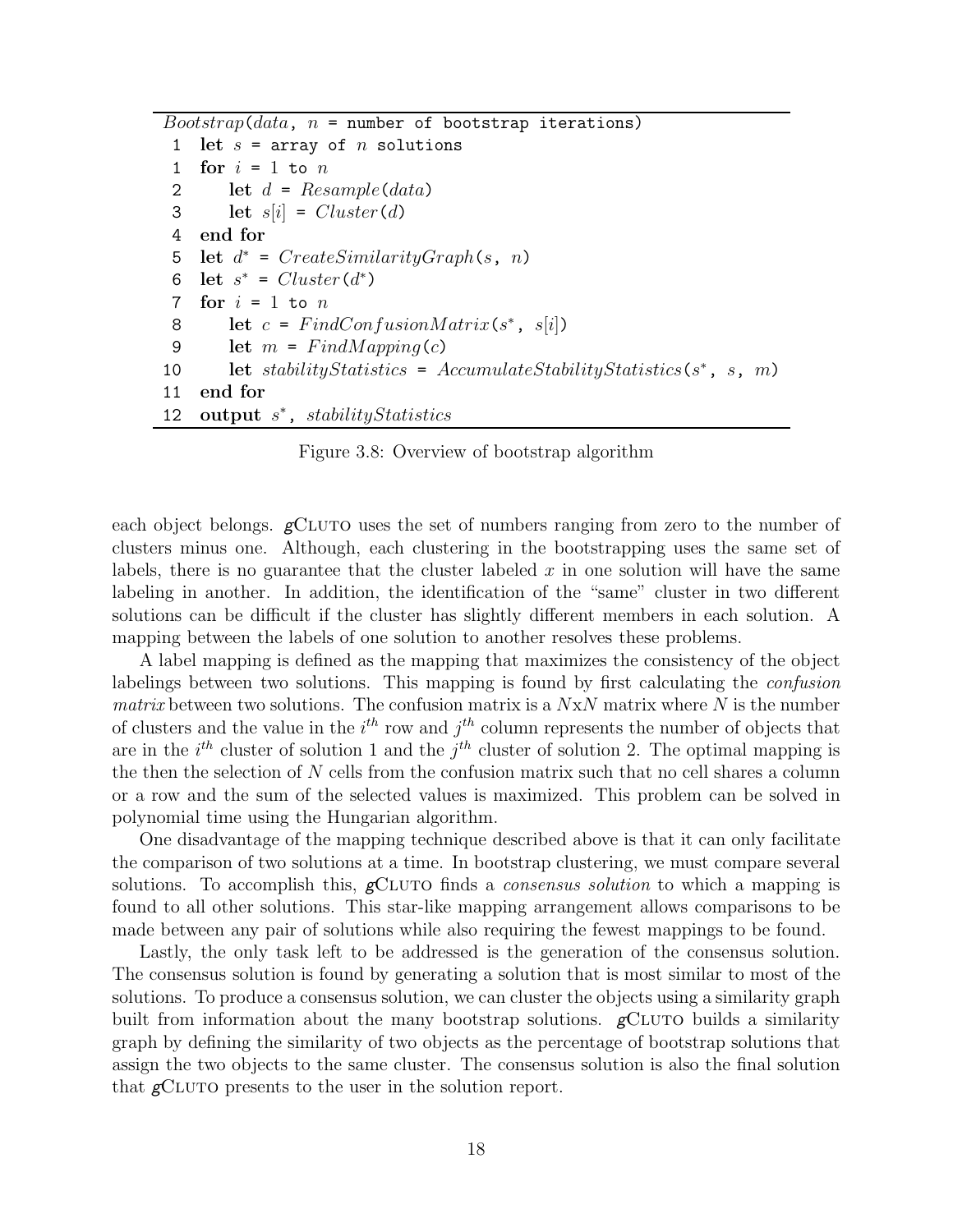# 3.8.1 Stability Calculations

The following stability statistics are given in  $g\mathrm{C}$ 

Cluster Stability of cluster  $i$  in  $s^*$ 

Stability
$$
(s^* . C_i) = \frac{1}{|s^* . C_i||S|} \sum_{s_j \in S} \sum_{o \in s_j . C_i} (s_j(o) == s^*(o))
$$
 (3.3)

Solution Stability of solution s ∗

Stability
$$
(s^*) = \frac{1}{|O|} \sum_{s^*.C_i \in s^*} Stability(s^*.C_i) |s^*.C_i|
$$
 (3.4)

Object Stability of object o

Stability(o) = 
$$
\frac{1}{|S|} max_{c \in s^*.C} \left\{ \begin{array}{c} \text{Number of assignments of } o \\ \text{to cluster } c \text{ across bootstraps} \end{array} \right\} \tag{3.5}
$$

Where the == operation has the following meaning

$$
(x == y) = \begin{cases} 1 & \text{if } x = y \\ 0 & \text{otherwise} \end{cases}
$$

and the variables have the following definitions

| Set of objects                                |                |
|-----------------------------------------------|----------------|
| Set of features                               | F              |
| Set of solutions in bootstrapping             | S              |
| Consensus solution                            | $\mathbf{e}^*$ |
| Cluster id of object $o$ in solution $s$      | s(o)           |
| Set of objects in cluster $i$ in solution $s$ | $s.C_i$        |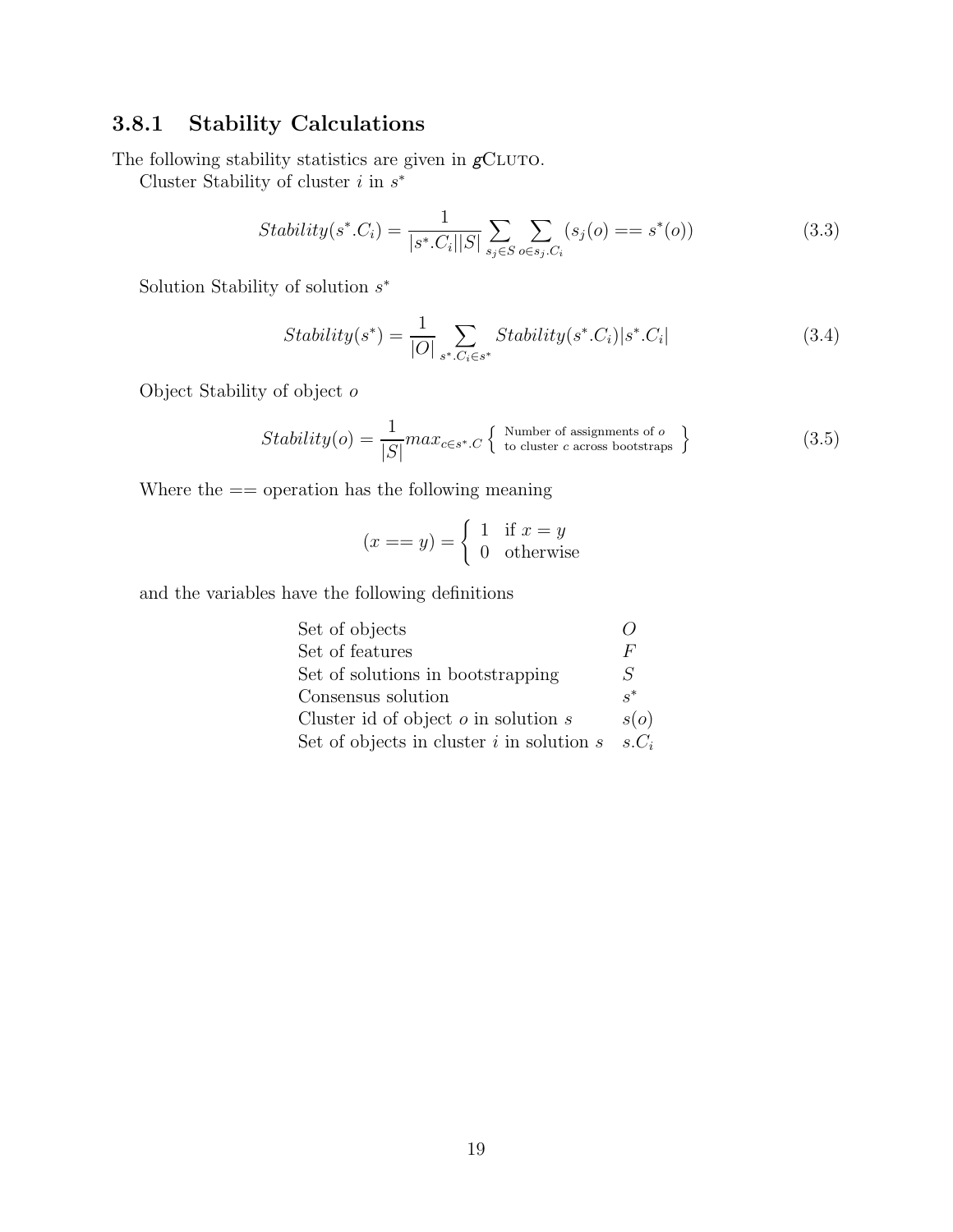# Chapter 4

# Software Design

 $g$ CLUTO began as a 2002 summer research project for the Army High Performance Computing Research Center Summer Institute under the guidance of Professor George Karypis at the University of Minnesota [9]. During that time, I collaborated with another intern, Mark Newman. I continued development the following fall as a Undergraduate Research Assistant for Karypis and produced an initial beta release,  $g$ CLUTO 0.5, on Feburary 17, 2003. By November 27, 2003,  $g$ CLUTO 1.0 was released providing greater stablity and feature completeness. Most recently, I have worked on  $g$ CLUTO 1.1 as part of my Computer Science Honors Thesis. This section will cover the software design and organization as of  $g$ CLUTO 1.1.

# 4.1 Design Goal

The design goal of  $g$ CLUTO has been to provide an easy to use cross-platform data clustering and visualization tool. The target user may or may not be knowledgeable about the subtleties of clustering, therefore  $g$ CLUTO has been designed to provide reasonable defaults for users who want quick results, while providing power users with access to all configuration options involved in clustering.

# 4.2 Feature Set

 $g$ CLUTO provides nearly all of the features of CLUTO plus the addition of several unique features.

# 4.3 Software Organization

 $g$ CLUTO currently has five layers to its design. In increasing dependency, they are the libgcluto base library, Project Items, Controls, Views, and the MainFrame. These layers allow for code reuse, flexibility, and organization. These layers are illustrated in Figure 4.2.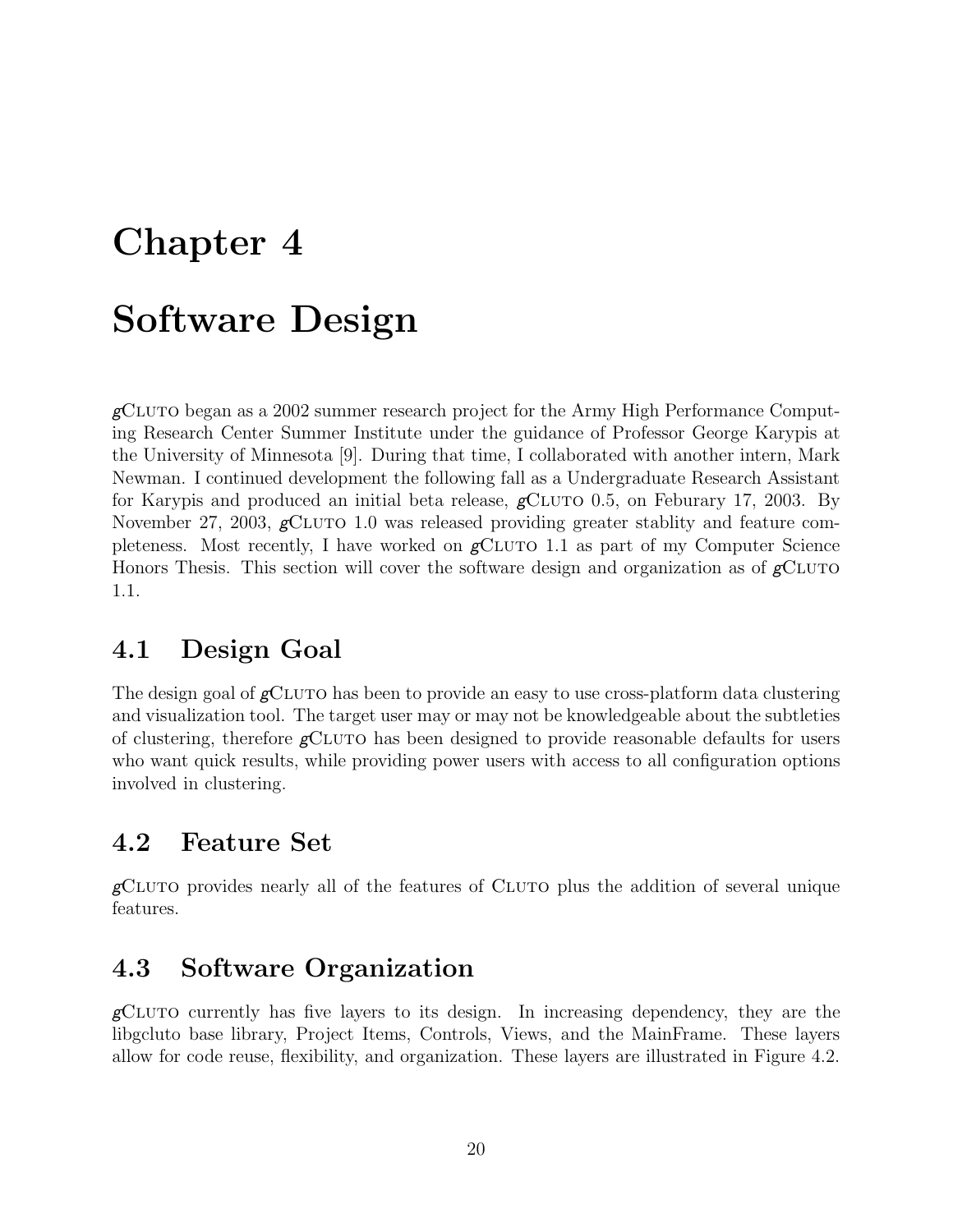#### Version Features

- 1.1 Dialogs updated and stored in XML resource file
	- Projects can open from command-line
	- Reduced disk space requirements for projects
	- Object/Feature search in Data View and Matrix Vis
	- Data Properties Dialog
	- Bootstrap Clustering
- 1.0 Reorganized project directories
	- Files are deleted when corresponding items are deleted from project
	- Long operations performed in a background thread
	- Importing tab, space, etc. delimited files into projects
	- Printing and Exporting data and visualizations
	- Exporting data/solution matrix to tab delimited files
	- Exporting Solution Report to HTML file
	- Printing Matrix and Mountain Visualizations to printers and files
	- Solution columns in Data View
	- Sorting in Data View
	- External Clustering Quality Statistics in Solution Reports
	- Right click information in Matrix Visualization
	- Matrix Visualization labels stretch with available space
	- "View All Objects" and "View Only Clusters" added to Matrix Visualization
	- Mini-Solution Report in Mountain Visualization
- 0.5 Initial beta release
	- Support for Windows and Linux platforms
	- Project Tree for organization
	- Dialogs for choosing clustering options
	- Spreadsheet interface for viewing data
	- HTML interface for viewing solutions
	- Matrix Visualization a colored interactive matrix
	- Mountain Visualization a 3D visualization generated using Multidimensional Scaling.

Figure 4.1: Feature history of  $g$ CLUTO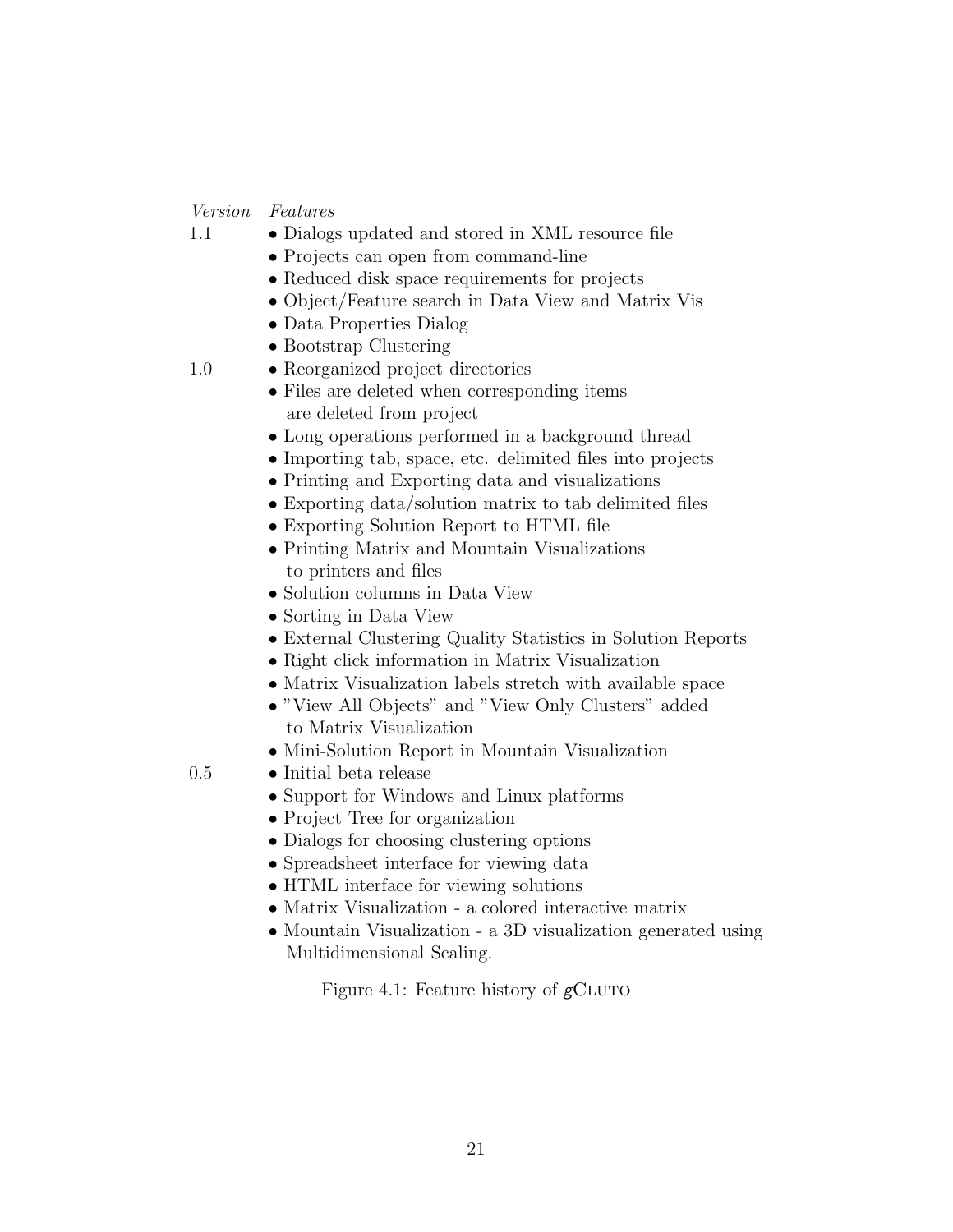

Figure 4.2: Class diagram of  $g$ CLUTO and its base library, libgcluto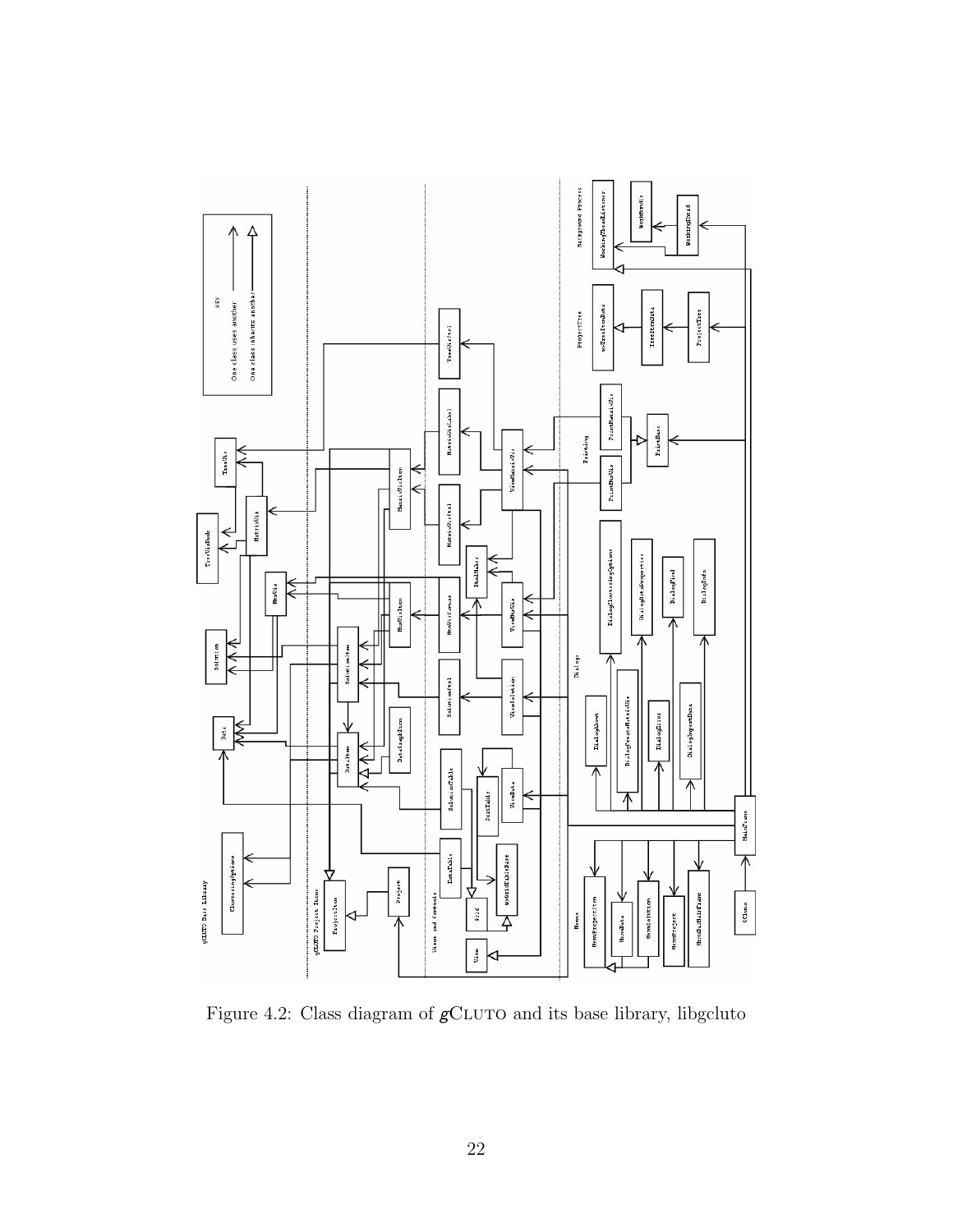# 4.3.1 libgcluto - Base Library

The role of the libcluto is to provide object-orientation wrappers for CLUTO's algorithms and any additional algorithms used in  $g$ CLUTO. libgcluto is purely a backend library (no graphical components) and so can be used in a variety of applications. Its main classes are Data, Solution, ClusteringOptions, MatrixVis, MtnVis, TreeVis, TreeVisNode. libcluto also provide convenient global functions for common tasks.

#### Data

The Data class is the object-oriented version of CLUTO's matrix structure. Data encapsulates the matrix (in sparse or dense form) and optional labels such as the row labels, column labels, and class labels. Data provides algorithms such as transposition (dense and sparse), internalization (applying Cluto preprocessing options to data), submatrix creation from selected features, and reading and writing of data to and from several file formats.

#### Solution

The Solution class is the object-oriented version of  $g$ CLUTO's part, ptree, tsims, and gains arrays. Solution's main method is Cluster() which accepts a Data and ClusteringOptions object and populates Solution's data structures with the resulting clustering solution. Solution takes care of selecting the proper Cluto function and arguments for clustering by inspecting the Data and ClusteringOptions objects. Solution can also produce solution statistics such as cluster and feature statistics which are represented by the ClusterStats and FeatureStats objects. Reading and writing of solution files can be performed by the Solution object. Lastly, Solution contains algorithms for performing bootstrap clustering. Bootstrapping is performed by enabling bootstrapping in the ClusteringOptions object passed to the Cluster() method.

### ClusteringOptions

The ClusteringOptions class is a very passive class that merely encapsulates all of the possible options for clustering data. ClusteringOptions does have one method, Init(), which is used to initialize the object to work with a particular type of Data object. Since the class is so small and passive, most member variables are public and are accessed directly by the objects that use ClusteringOptions.

#### MatrixVis

The MatrixVis class represents the core data structures of Matrix Visualization. This class provides methods for generating a Matrix Visualization from a Data and Solution pair as well as methods for manipulating the matrix: collapsing and expanding the hierarchical trees and scaling cells. Since MatrixVis is a completely backend object, it contains no methods for displaying its data structures. Instead other classes must be designed (See MatrixVisCtrl) to display the MatrixVis by querying it for details about its contents. This design allows the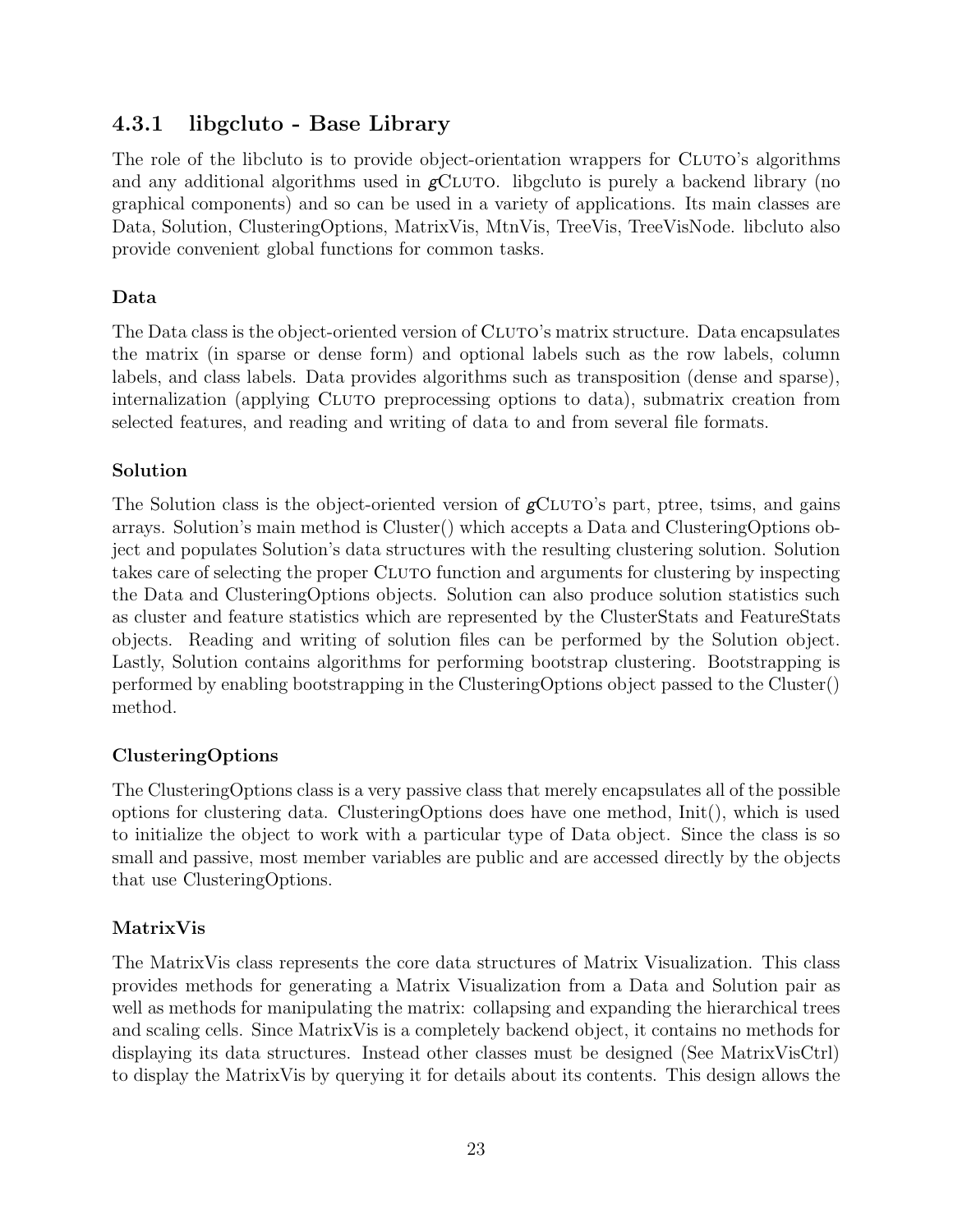basic MatrixVis algorithms to be reused in displaying the Matrix Visualization in possibly different ways.

In addition, the MatrixVis has been designed to optionally work with the TreeVis class to represent the two hierarchical trees in the Matrix Visualization. When a visualization is generated with hierarchical trees, MatrixVis queries the TreeVis objects about the state of their collapsed and expanded nodes. MatrixVis does not manipulate the TreeVis objects directly though. This design was chosen to keep the MatrixVis and TreeVis classes independent and to allow possibly new ways of combining the two objects in visualizations. The apparent coordination between the two objects in the Matrix Visualization is actually performed by ViewMatrixVis object which captures the user's interaction with the visualization and updates the MatrixVis and TreeVis accordingly.

#### MtnVis

The MtnVis class plays a role similar to the MatrixVis class in that it represents the Mountain Visualization but does not provide any methods for displaying the visualization. This class is used by  $g$ CLUTO to create an OpenGL visualization, whereas gcluto-batch uses MtnVis to produce VRML. MtnVis makes use of the Multidimensional Scaling algorithm implemented in MDS.cpp.

#### TreeVis

The TreeVis class represents the hierarchical trees used in the Matrix Visualization, although the class could also be used to create a visualization of its own. In addition to storing a hierarchical tree, TreeVis also stores information about collapsing and expanding nodes and the display widths of the nodes. Display widths are used in the Matrix Visualization when cells are scaled and the hierarchical trees must be adjusted to match. TreeVis also provides methods for attaining common collapsed node states, such as viewing all objects or viewing all clusters.

#### TreeVisNode

The TreeVisNode class is a small passive class used by the TreeVis class to store information about each node in the hierarchical tree.

### 4.3.2 Project Items

Although libgcluto provides object-oriented representations for the most common data structures in  $g$ CLUTO, the classes do not provide enough information for  $g$ CLUTO to operate. What is primarily missing from the libgcluto library is the concept of a project. This concept is not implemented in the libgcluto library because applications that use the library may want to organize their work-flow in a different way. Therefore, the project item layer in gCLUTO has been designed to add the concept of a gCLUTO project to each class in the libgcluto library. These classes include: ProjectItem, Project, DataItem, DataGraphItem,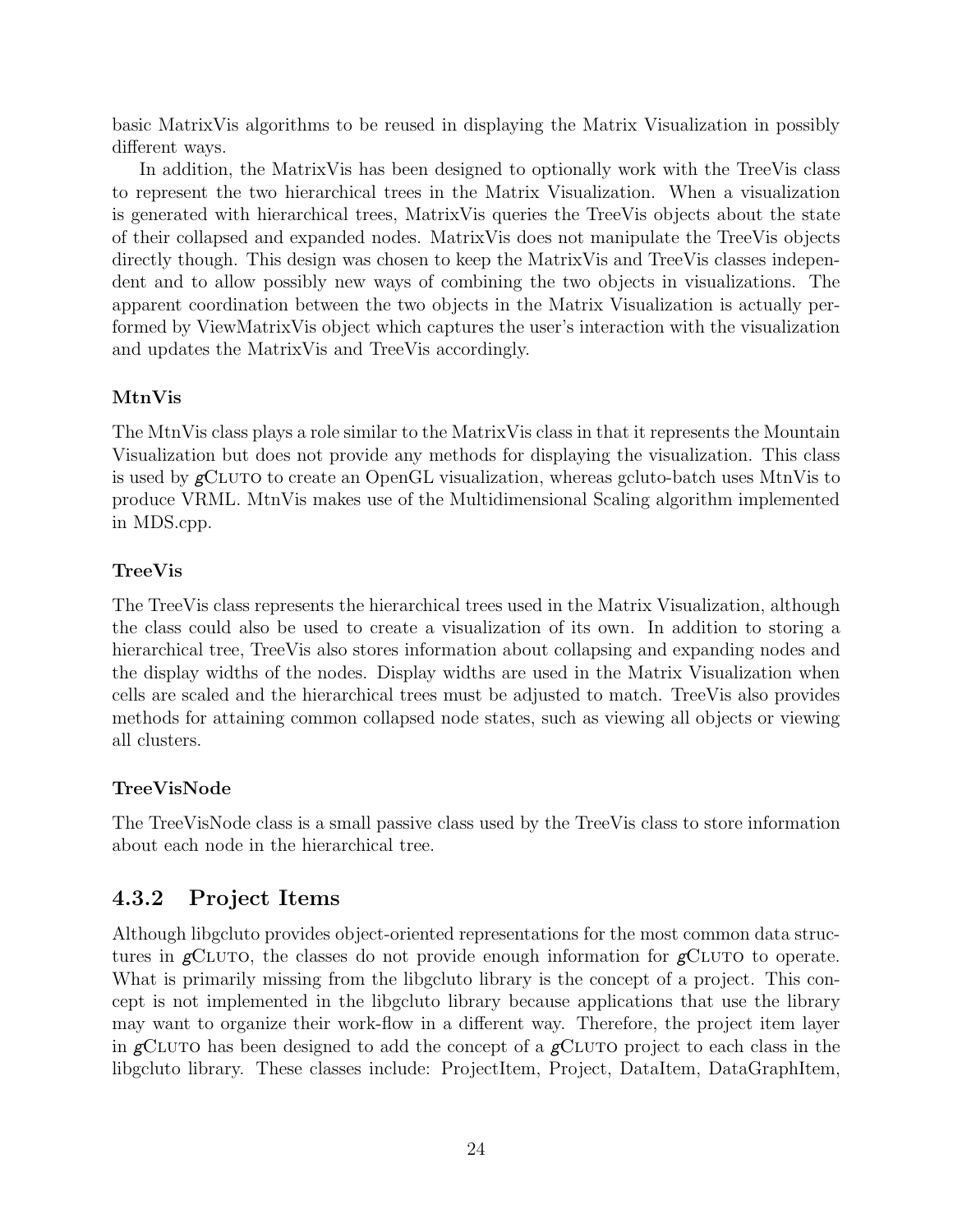SolutionItem, MatrixVisItem, and the MtnVisItem. These classes are also completely backend and provide no code for displaying their contents.

### ProjectItem

The ProjectItem class is an abstract base class for all other project items. Some of its responsibilities are to serve as a node in the project tree, provide a common interface to loading and saving a ProjectItem, and provide a mechanism for calling back objects that would like to "listen" for updates to the ProjectItem. The tree maintained by project items is also completely independent of the wxWindows tree widget used to display the project tree. The only interaction that a ProjectItem has with the project tree widget is to store a wxTreeItemId for the widget. ProjectItem assumes the widget will maintain this id.

### Project

Although its name does not end in "Item", the Project class is a subclass of the ProjectItem class. Project represents the root of the project tree. Its main purpose is to provide a recursive methods for loading and saving an entire project. The saving method is smart enough to know not to save child ProjectItems that have not changed since the last load. DataGraphItem is a subclass of DataItem specialized for similarity graphs.

### DataItem and DataGraphItem

The DataItem and DataGraphItems are project aware versions of the libgcluto Data class. DataItem forwards common data manipulations such as transposition and internalization onto its internal Data object. Also DataItem provides implementations for the ProjectItem Load and Save interface methods that take care of the saving of data and labels into the proper files. Lastly, DataItem assists in interpreting the import data options and calling the proper lower level methods to accomplish a data import.

### SolutionItem

The SolutionItem works much the same as the DataItem. It forwards common queries to the encapsulated Solution object and implements the loading and saving methods for storing a SolutionItem in a project. One additional complexity is that the SolutionItem has the ability to save an internalized Data object in its directory. After clustering a DataItem the SolutionItem creates an internalize version of the data to be used in visualizations. This internalized data can be saved for use in future  $g$ CLUTO sessions. If the internalized data is not saved, then it is regenerated from the original DataItem (the SolutionItem's parent) during loading.

### MatrixVisItem and MtnVisItem

These Items are currently very small. Besides forwarding the visualization generation method, they do nothing other than maintain a node in the project tree. Loading and saving of visualization has not been implemented yet in  $g$ CLUTO.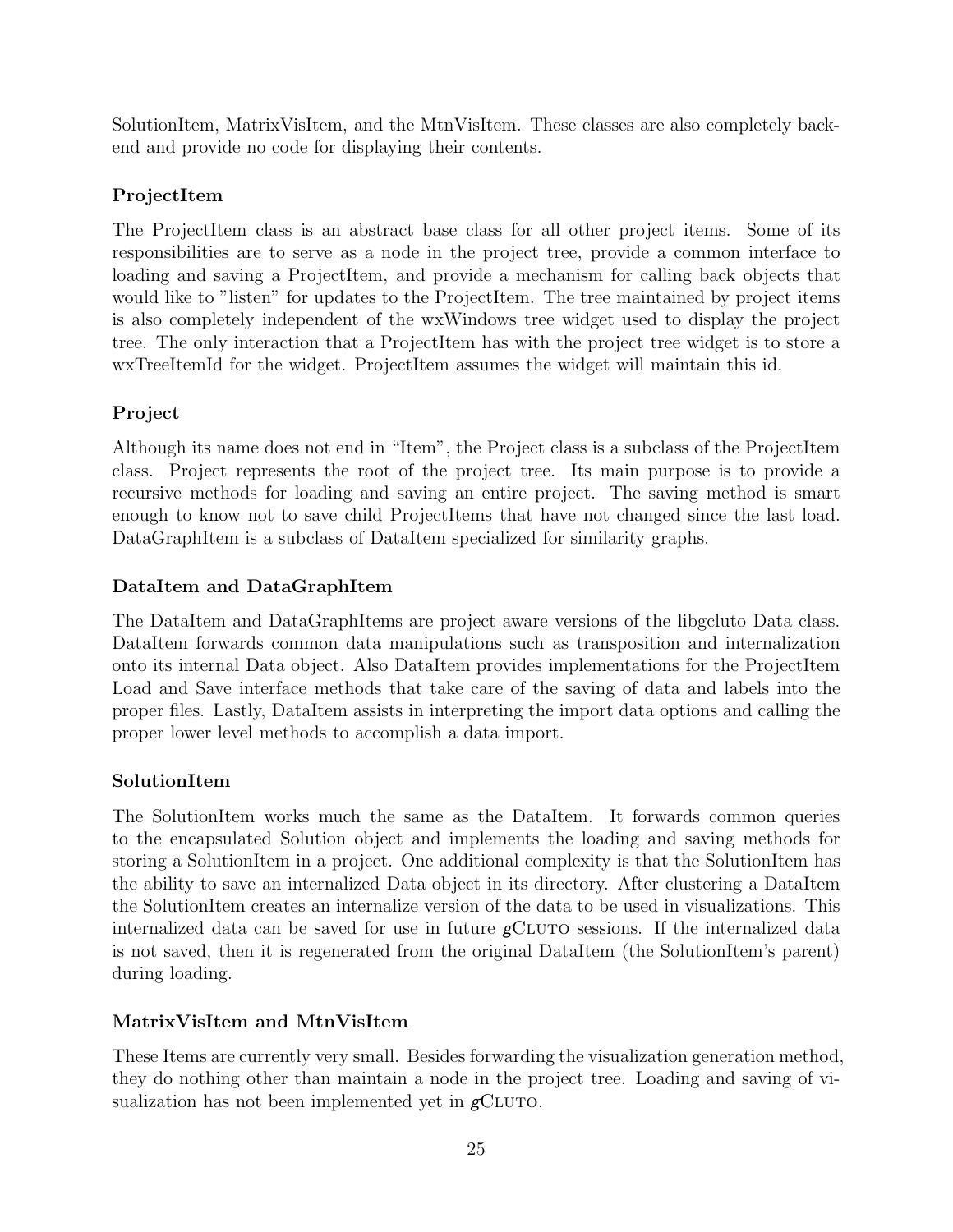# 4.3.3 Controls

Control classes implement the display and user interface of  $g$ CLUTO's backend objects. Controls collect requests for action from wxWindows's event system, interprets them, and manipulates its encapsulated backend object accordingly. Controls make no assumptions about any possibly surrounding controls or their parent window. This design allows possibly new ways of combining controls to create interfaces. To coordinate controls that must cooperate, such as the MatrixVisCtrl, MatrixVisLabel, and TreeVisCtrls do in the Matrix Visualization, controls provide callback abilities using a "listener" convention (as often used in Java GUI programming). These callbacks are serviced by the parent View window that then manipulates all of its controls such that they stay in sync. See the ViewMatrixVis class for an example of this coordination.

### DataTable and SolutionTable

The DataTable and SolutionTable are  $g$ CLUTO's customized spreadsheet controls for displaying data matrices and the solution columns in the Data View. Both tables accept a Data or Solution object to display and can work with the SortTable to provide sorting abilities. The DataTable has the additional ability to display sparse matrices.

#### SolutionCtrl

The SolutionCtrl provides the display of the Solution Report. SolutionCtrl is subclassed from wxHtmlWindow. Its main responsibility is to service link click events in the HTML. These links allow the user to quickly jump between related sections of the report.

### MatrixVisCtrl

The MatrixVisCtrl displays the actual colored matrix in the Matrix Visualization. The control is responsible for catching user clicks and drags on the matrix and performing the appropriate selecting and scaling actions. Whenever scaling or scrolling occurs, the MatrixVisCtrl calls back its parent window through a generic interface, MatrixVisCtrlListener. This window is then responsible for propagating these events on to neighboring controls, such the TreeVisCtrl and MatrixVisLabel.

#### MatrixVisLabel

This control simply displays either the row or column labels of a Matrix Visualization. It can be manipulated by the parent window to scroll, show a subset of labels, or scale various labels.

### TreeVisCtrl

The hierarchical trees in the Matrix Visualization are handled by the TreeViewCtrl. The control catches mouse clicks to collapse and expand the nodes of its tree. These actions are propagated by callbacks to its parent window which it then responsible for updating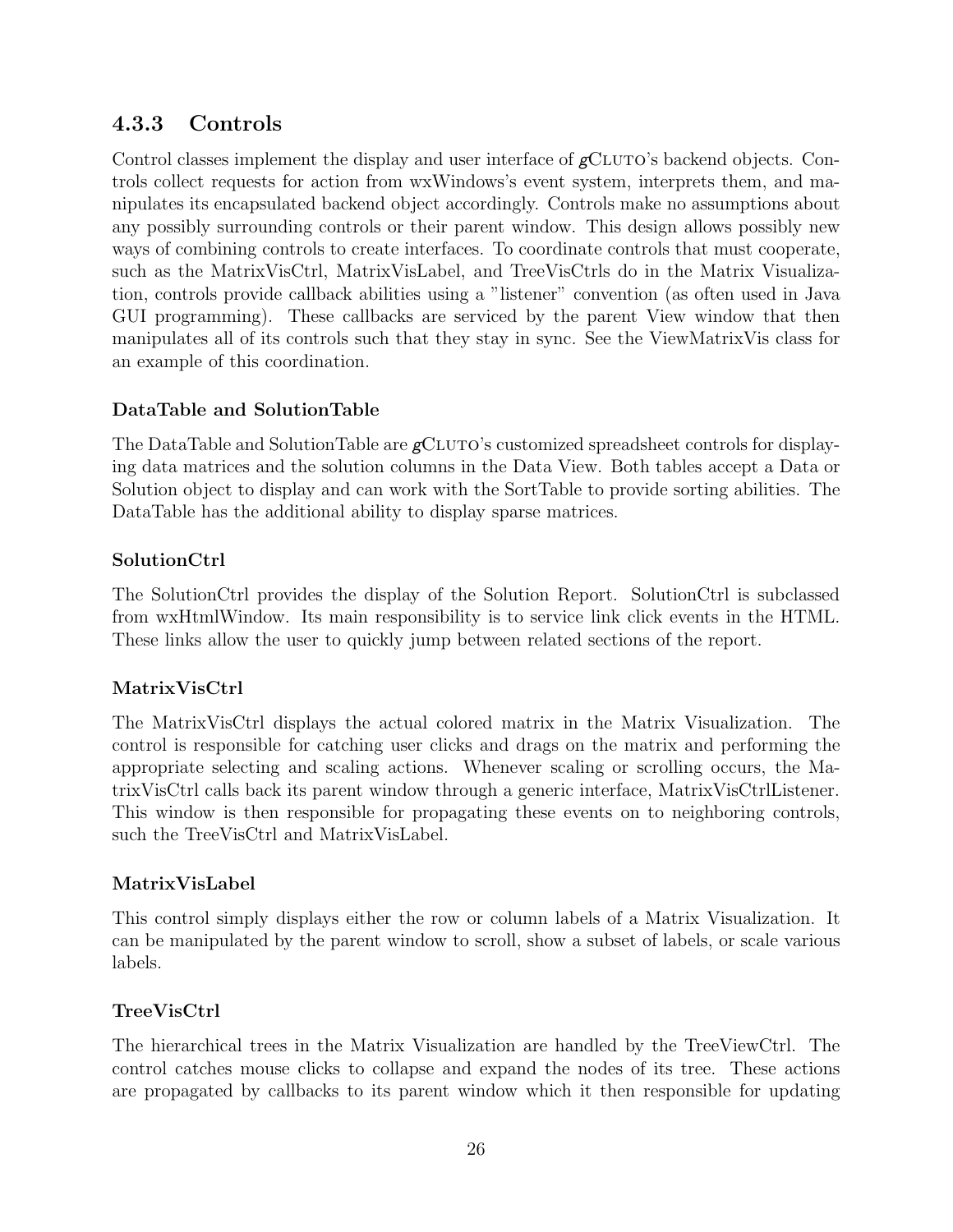neighboring controls, such as the MatrixVisCtrl and MatrixVisLabel. The TreeVisCtrl can be manipulated to adjust scrolling and scaling of its tree.

#### MtnVisCanvas

The MtnVisCanvas is a subclass of the wxGLCanvas class and provides the OpenGL display of the Mountain Visualization. It reads the height and color matrices stored in the MtnVis object and executes the proper GL commands to render the visualization. It also provides user navigation by catching mouse clicks and drags.

### 4.3.4 Views

When a user clicks a project item in the project tree, a window called a View is opened to display the project item. These views contain one or more controls in order to display its project item. Views often listen to callbacks from their controls in order to respond to actions originating from them. Views are also responsible for creating and deleting their controls. When a user wants to export or print a project item, it is the corresponding View that performs the exporting or printing. Lastly, Views provide menus and toolbars to allow further user interaction.

#### View

The View class provides a generic interface for the MainFrame to open, close, and update Views. All Views are subclassed from the View class.

#### ViewData

The ViewData class implements the Data View. It coordinates the synchronization of the DataTable and SolutionTable controls. It can export its information as a character delimited file containing the data matrix, labels, and solution columns.

#### ViewSolution

The SolutionView simply provides exporting abilities and a window for the SolutionCtrl. When exporting is chosen, the SolutionView copies the underlining HTML of the SolutionCtrl to a file.

#### ViewMatrixVis

The ViewMatrixVis is the window of the Matrix Visualization. It coordinates the synchronization of the MatrixVisCtrl, MatrixVisLabel, and TreeVisCtrl. The View also optionally creates labels and trees depending on whether labels are present or whether the user has enabled trees.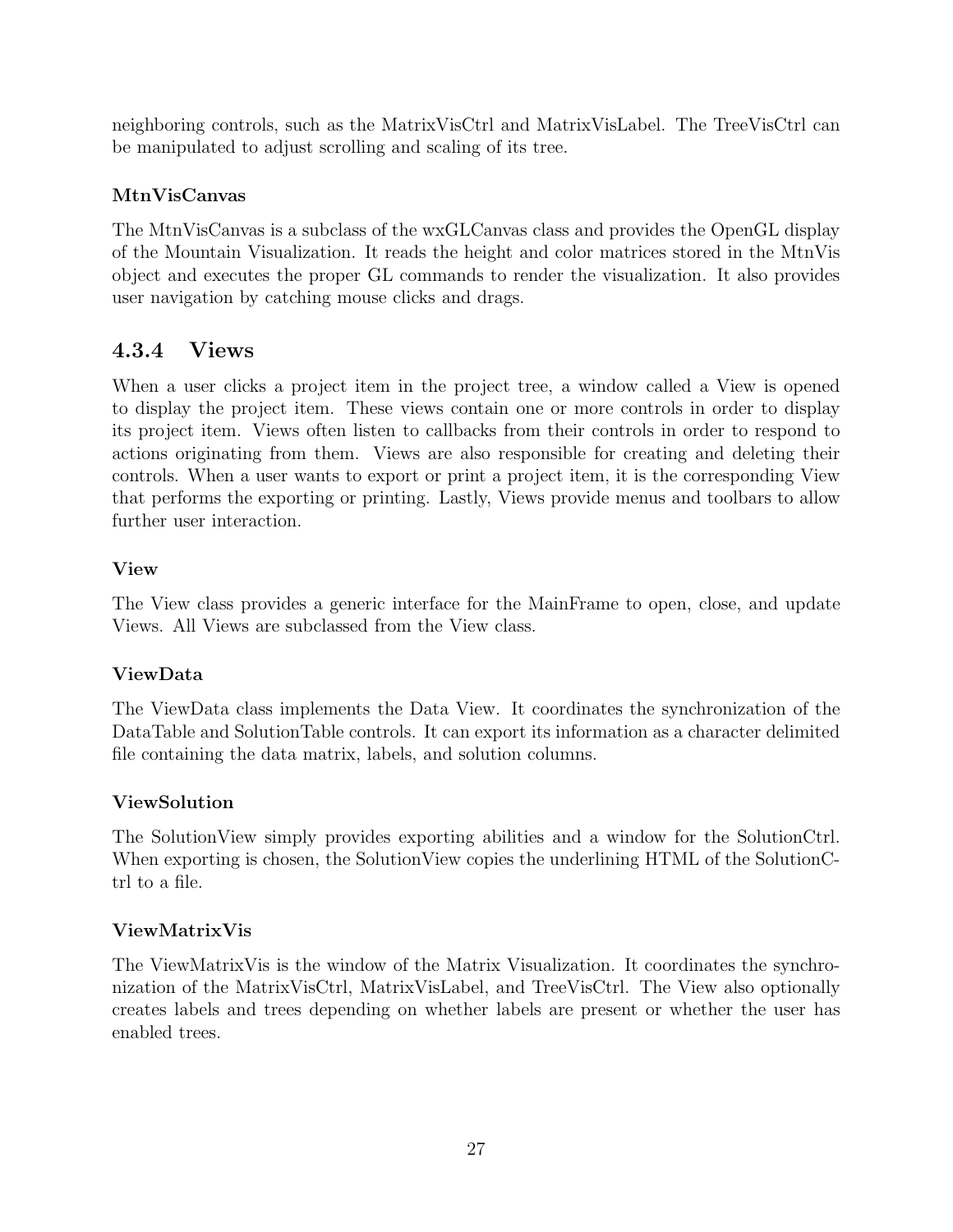

Figure 4.3: Diagram of  $g$ CLUTO's library dependencies

### ViewMtnVis

The Mountain Visualization window is implemented by the ViewMtnVis class. The ViewMtnVis class combines the MtnVisCanvas and an HTML control to create the Mountain Visualization.

# 4.3.5  $g$ CLUTO's Main Frame

The final layer of  $g$ CLUTO's design is the MainFrame class which coordinates objects from all of the previous layers. This giant class is responsible for displaying the project tree, servicing menu events, initiating actions, printing, displaying dialogs, and managing Views. However, despite its size and broad responsibilities, most of it methods simple route information from one source to another.

# 4.3.6 Library Dependencies

Figure 4.3 illustrates the library dependencies of  $\epsilon$ CLUTO and related projects such as wCLUTO. CLUTO provides the underlining clustering algorithms for  $g$ CLUTO[5]. wxWindows provides cross-platform interfaces to graphics toolkits, file operations, and thread control [11]. wxWindows in turn depends on additional libraries specific to the platform (Windows or Linux). OpenGL [2] provides the Mountain Visualization's three dimensional graphics and GLUT [1] provides three dimensional text rendering. libgcluto is the backend of gCLUTO and contains object-oriented wrappers for CLUTO's algorithms as well as additional algorithms used by  $g$ CLUTO. gcluto-batch is an example of another application using the libgluto library. gcluto-batch is a command line only utility created for  $\mathsf{wCLUTO}$  (Web Enabled Clustering Toolkit) [10] that generates VRML (Virtual Reality Modeling Language) representations of the Mountain Visualization.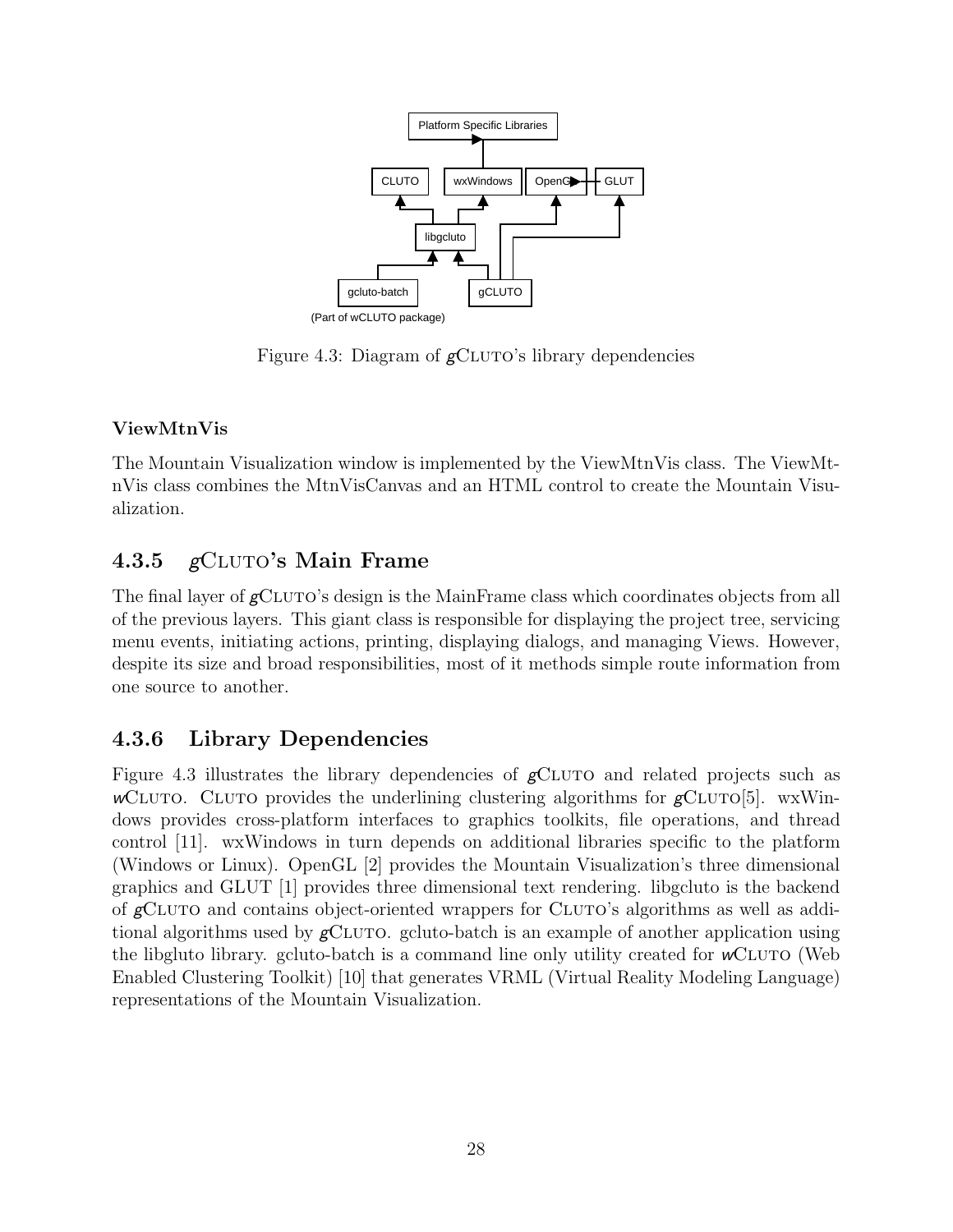# 4.4 Conclusions and Future Work

 $g$ CLUTO has been designed as a general tool for clustering and visualizing data. Although efforts have been made to ease the process, it remains mainly a tool for technically knowledgeable researchers. One consideration for future work is to specialize  $g$ CLUTO for specific problem domains so that researchers in those domains could more easily interact with the tool. Example problem domains would be analysis of microarray or document databases. In a microarray setting,  $\epsilon$ CLUTO could be customized to accept common microarray formats. In addition, microarray specific visualizations and outputs could be added. For document databases, gCLUTO could assist in the generation of the initial data matrix from a database of documents or from an online query.

One of  $\epsilon$ CLUTO's latest features is bootstrap clustering. Bootstrap clustering performs comparisons between bootstrap solutions in order to produce significance statistics. A possible extension of this idea would be to allow the user to compare any arbitrary set of solutions in a similar manner. For example, the user may want to find the stability of solutions found using different algorithms or differing clustering options. In addition to producing stability statistics, a new visualization could be developed to visually compare and contrast differing solutions.